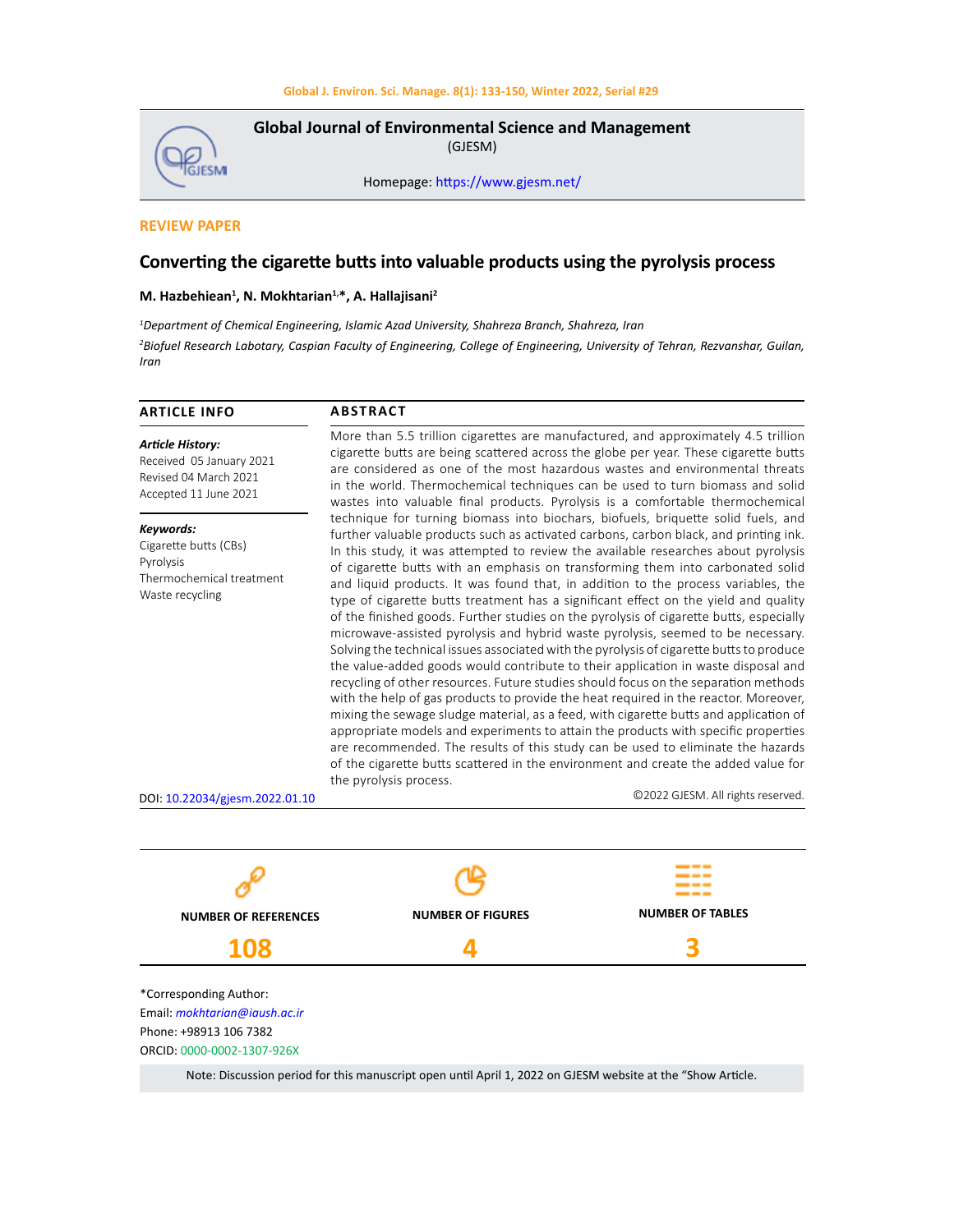#### **INTRODUCTION**

Large amounts of pollutants in the world threaten the humans, animals, and plants life. The World Health Organization (WHO, 2017) has reported that tobacco and related products threaten many resources on the Earth. According to the WHO, there are many pollutants that pose damage to the environmnt during the tobacco product life cycle. Although tobacco processing and production take place in particular regions of the world, its use and waste are widely dispersed around the globe. Since the produced wastes can be found in everywhere, their collection and disposal are considered a complex problem. Approximately, 967 million smokers in the world used 6.25 trillion cigarettes in 2012 (Ng *et al.,* [2014\).](#page-13-0) However, the smoked cigarettes were reported to be decreased to 5.7 trillion in 2016. Considereing the rapid development of this market, this rate is expected to rise to 9 trillion by 2025 [\(Mackay](#page-13-0) *et al.,* 2006). Cigarette butts (CBs) are the main residue of tobacco around the world, and they account for a large share of pollutants collected in urban clean-ups ([Curtis](#page-13-0)  *et al.,* [2017, Conservancy 2018\)](#page-13-0). The cigarette consumption waste in the world is estimated to be 340–680 million kg. Approximately, 2 million tons of ink, paper, foil, cellophane, and glue are used for cigarettes packaging. The CBs have a sahre of over 40% in urban clean-up items [\(Novotny and](#page-13-0)  [Slaughter 2014, Bonanomi](#page-13-0) *et al.,* 2015). According to WHO (2017), around 2/3 of the CBs are left in the environment. Moreover, Patel et al. (2013) reported the exact number of the left CBs as 76%. The uncontrolled distribution of CBs is a bigger problem because they are not biodegradable and release more than 7,000 toxic chemicals into the environment (Marinello *et al.,* 2020). While the adverse impacts of smoking on human's body are widely studied, the negative effects of tobacco on the environment are not well understood. The use of insufficient land and water for tobacco farming, application of hazardous pesticides in tobacco plantation, erosion, carbon pollution from manufacturing and processing systems, and production of toxic and non-biodegradable waste are among these negative effects. Inappropriate CBs dumping has led to a number of domestic and wildland fires with disastrous consequences (Kadir and Sarani 2015). Many countries ratify some rules against using tobacco and advocate the policies on raising the price of the tobacco-based products [\(Smith and](#page-13-0) [McDaniel 2011\)](#page-13-0). Considering the inefficiency of the conventional disposal techniques, such as landfilling and incineration which are not feasible for CBs, an effective solution for management and disposal of this waste seems to be essential [\(Barnes 2011, Bandi](#page-13-0) *et al.,* [2018\)](#page-13-0). An efficient disposal method for this waste could reduce the release of toxic chemicals into the environment and lead to some benefits such as energy supply from the huge volume of waste material. There are several methods for recycling and reusing the CBs to ensure a hazardless procedure for their life cycle. CBs are mainly made up of cellulose acetate which has attracted the attention of many researchers. A single cigarette filter contains about 12,000 fibers of cellulose acetate [\(Novotny](#page-13-0) *et al.,* 2009). These fibers consist titanium dioxide and are connected together by a triacetin (glycerol triacetate) surfactant [\(Kabir and](#page-13-0) [Hameed 2017\)](#page-13-0). The molecular formula of cellulose acetate is  $C_{76}H_{114}O_{49}$  and its average molecular weight is 1,811.7 g/mol (Sayers *et al.,* 2010). High amounts of carbon atoms in the cellulose acetate structure make it a good candidate to be used as a raw material for producing the porous carbon derivatives. The primary element of CBs, cellulose acetate, is a desirable organic carbon source for conversion into useful liquid finished goods using the thermal cracking techniques (Lam *et al.,* [2017\)](#page-13-0). The pyrolysis method has been successfully used for degradation of cellulose to furans, [\(Long](#page-13-0) *et al.,* [2017\)](#page-13-0), carboxylic acid and aldehydes [\(Al Shra'ah](#page-13-0) [and Helleur 2014\)](#page-13-0), and hydrocarbons/aromatics (Zhang *et al.,* [2011, Karanjkar](#page-13-0) *et al.,* 2014). The main goal of these conversions is to achieve sustainable energy from waste. The direct combustion of raw materials to provide heating energy is called thermal combustion which is usually performed to generate steam and electricity. The main principle of gasification technology is producing synthetic fuel gas to be combusted for heat generation or used as a turbine or engine fuel for electricity generation. The liquid fuel produced byu the pyrolysis method can be used as a fuel oil in static heating and applied for electricity generation. Interestigly, pyrolysis can directly produce a liquid fuel which is a good option when the resources are far from the energyrequired place. Pyrolysis process has received much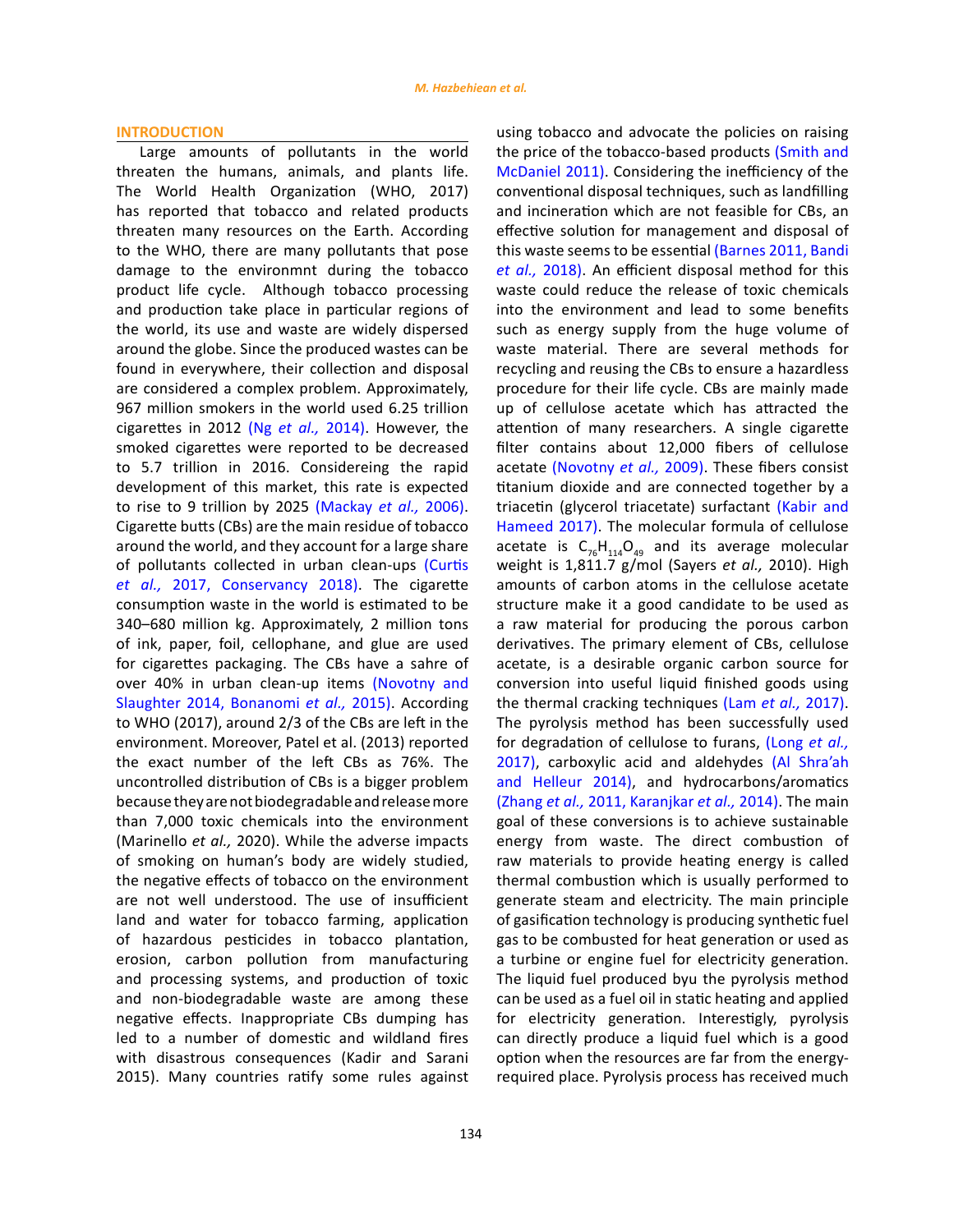attention due to its ability to produce high amount of liquid oil (up to 80 wt%) at moderate temperature of about 500 °C. Moreover, it is very flexible as its parameters can be manipulated to optimize the product yield based on preferences. The liquid oil produced can be used in furnaces, boilers, turbines and diesel engines without any upgrading or treatment. The oil produced by biomass pyrolysis is considered as a highly environmentally friendly fuel because it contributes to the reduction of  $CO<sub>2</sub>$  in the atmosphere [\(Sharuddin](#page-13-0) *et al.,* 2018). Although many studies have focused on the risk of CBs being released into the environment, a few studies have been done on converting the CBs into valuable products through the pyrolysis process. In this study, it has been attempted to give a short review of CBs and the pyrolysis method for recycling and converting them to sustainable energy. The review is focused on distribution, structure, and toxicity of the CBs. It also covers the methods for recycling of CBs, a brief review of pyrolysis technology, and a comparative discussion on the pyrolysis methods used for the disposal and recycling of CBs. The obtained results can be used by researchers and industries to perform an optimized method for controlling this waste. This study has been carried out in Biofuel Research Laboratory, Caspian Faculty of Engineering, College of Engineering, University of Tehran, Rezvanshahr, Iran during 2019-2021.

# *Cigarette butts*

# *Distribution*

CBs production is directly affected by the production of tobacco and its use. China has the highest share in this industry around the world. The CBs account for about 22-46% of visible wastes in the municipal discharges [\(González Alonso](#page-13-0) *et al.,* [2012\)](#page-13-0) and have a variable distribution in all the urban areas. A study performed in Berlin indicated that different areas had different concentrations of the CBs. The maximum and the minimum mean values were 5.2  $\text{CBs/m}^2$  0.29  $\text{CBs/m}^2$ , respectively. In the mentioned study, the maximum value of CBs concentration (about  $48.8$  CBs/m<sup>2</sup>) belonged to a nearby train station [\(Green](#page-13-0) *et al.,* 2014). In another study in San Diego, Marah and Novotny (2011) investigated the probability of the CBs existence in different places. They reported the mean values of 38.1  $\text{CBs/m}^2$  and 4.8  $\text{CBs/m}^2$  for the highest finally showd that only 6 places were devoid of CBs contamination [\(Marah and Novotny 2011\)](#page-13-0). There are some correlations between the concentration of CBs and the parameters such as density of population and cigarette market availability [\(Araújo](#page-13-0) [and Costa 2019\)](#page-13-0). The places around the malls, bars, restaurants, gas stations, grocery stores, liquor stores, cafés, traffic signals, and convenience stores have a higher probability of CBs existence [\(Green](#page-13-0) *et al.,* 2014). [Marah and Novotny \(2011\)](#page-13-0) reported that the CBs concentration around the venues was nearly 8 times higher than their concentration in other places. They applied the graphic information system to indicate the CBs distribution density in municipal fields. In another conducted study by Asensio-Montesinos *et al.* (2019), 56 Mediterranean coastal sites were selected the CBs density measurement. They found different CBs concentration in various beach topologies. This value was measured as 54 CBs per 100 m of the beach, 67 CBs per 100 of village areas, and 121 CBs per 100 of urban areas [\(Elliott 2014, Asensio-Montesinos](#page-13-0) *et al.,* 2019). In different seasons, there are different numbers of CBs in a single area, especially touristic regions. However, there is no data about the specified correlation between these parameters [\(Green](#page-13-0) *et al.,* [2014\)](#page-13-0). In another coastal area, the tourism season showed 46% growth in CBs pollution, which was two times greater than the same value in other seasons [\(Martinez-Ribes](#page-13-0) *et al.,* 2007). Another study showed that the CB contaminants were significantly higher in summer than in fall [\(Simeonova](#page-13-0) *et al.,* 2017). Evaluation of the pollutants collected from Bulgaria indicated that CBs (with total amount of 4496) had the highest share in the detected litter and accounted for 29.7% of the total waste. However, a significat variation in the amount of these CBs was observed in different seasons. For instance, in the study area, 2637, 1072, 454, and 333 CBs were detected in summer, autumn, winter, and spring respectively [\(Simeonova and Chuturkova 2019\)](#page-13-0). Consumption rate and presence of people in public spaces can also affect the volume of the waste. The amount of CBs on public beaches was greater than other sites [\(Taffs and Cullen 2005\).](#page-13-0) Moreover, the rate of the disposed CBs could vary among different points in different times of the week. Volume of  $CBs/m^2$  in the studied areas was twice in vacations [\(Oigman-](#page-13-0)

and the lowest probabilities, respectively. They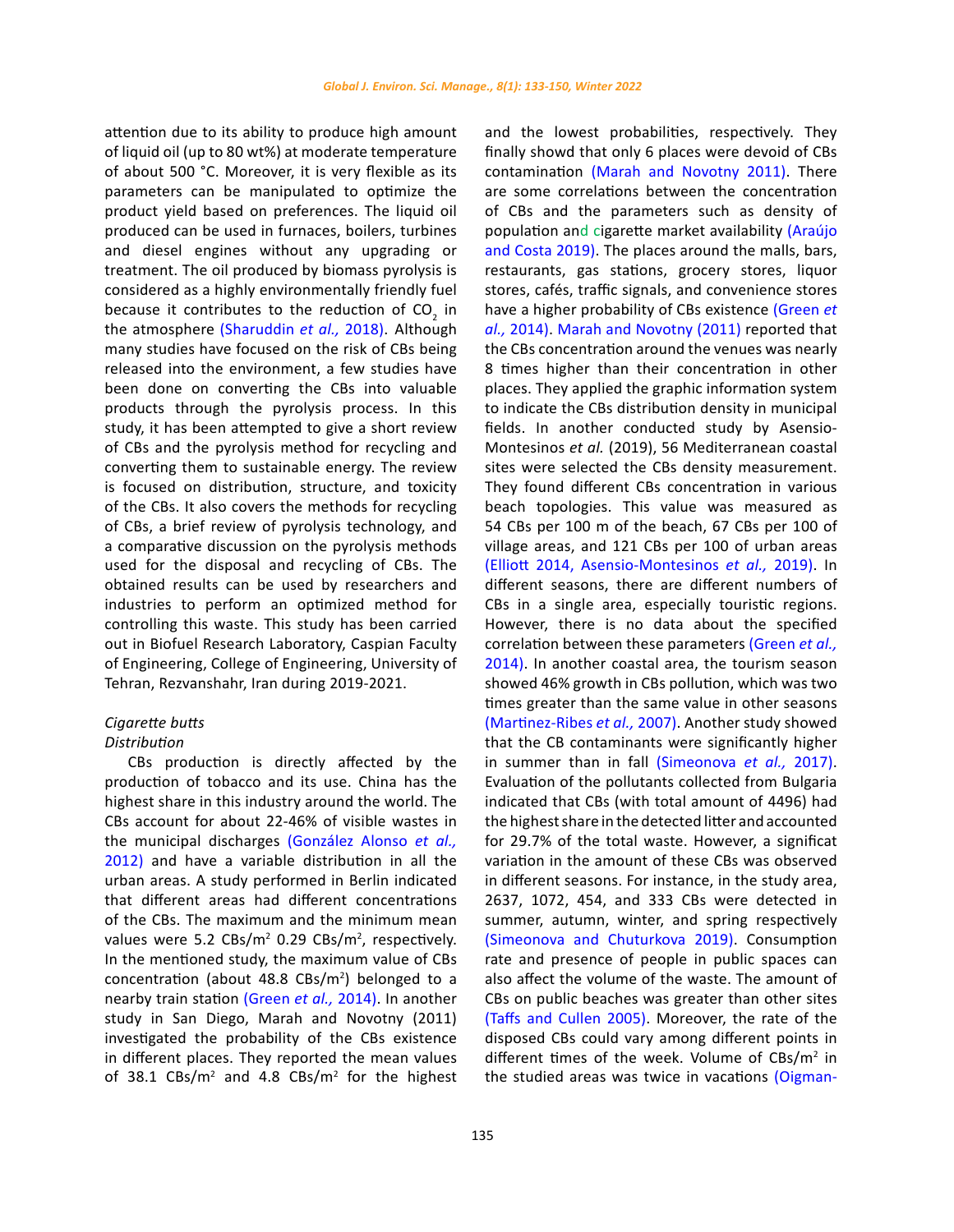[Pszczol and Creed 2007\)](#page-13-0). Patel *et al.* (2013) found that the majority of the 219 smokers littered their cigarette butts. Butt littering was more common among those who did not extinguish their cigarette (94.4% vs 4.5%, p=0.003). It was also more common in the evening than in the lunchtime periods (85.8% vs 68.1%, p=0.002, logistic regression analysis). Most of the smokers (73.5%) did not extinguish their butts and some of them threw their lit butts into the trash bins (Patel *et al.,* [2013\)](#page-13-0).

## *Structure of cigarette butts*

CB is a cigarette filter which has some tobacco with some chemical compounds and contaminants [\(Parker and Rayburn 2017\).](#page-13-0) The key material used in the CBs is cellulose acetate which is resistant to biodegradation compounds [\(Ariza](#page-13-0)  *et al.,* [2008, Velzeboer](#page-13-0) *et al.,* 2014) and remains undegraded in the environment for 18 months in usual conditions [\(Novotny and Zhao 1999\)](#page-13-0). While it is non-biodegradable, it can be converted to lighter elements under ultraviolet (UV) irradiaiton, remaining for 10-15 years (Dieng *et al.,* [2013\)](#page-13-0). To create a cigarette cartridge, titanium dioxide is exposed to the cellulose acetate fibers with a thickness of about 20 mm and 15,000 of them are densely packed along with glycerol triacetate as a binder [\(Slaughter](#page-13-0) *et al.,* 2011). Production of cellulose acetate by acetylation (combination of acetic acid and acetic anhydride) is quite well known. Plasticizers (e.g. polyethylene glycol) may be applied before the treatment. Although cellulose has a low capacity for biodegradation owing to the chemical alteration of the materials, it is effectively digested by the cellulase enzyme. The conversion of synthetic cigarette filters is inhibited by the extreme compactness of the fiber and additives [\(Araújo and Costa 2019\)](#page-13-0). Such factors make the CBs a potential candidate for environmentally harmful problems [\(Ariza and Leatherman 2012](#page-13-0)). Although each CB's pollution is not significant due its tiny size and distribution, it has the potential to cause local contamination [\(van Dijk](#page-13-0) *et al.,* 2011). The effect of CB pollutants on aquatic life has been studied and approved [\(Slaughter](#page-13-0) *et al.,* 2011). The CBs in the public areas, if swallowed, can cause health problems in children, birds, and animals [\(Novotny](#page-13-0)  *et al.,* [2011\)](#page-13-0). The harmful chemicals in CBs have encouraged the researchers to track and validate

*Cigarette butt contaminants*

their influence on such species [\(Dieng](#page-13-0) *et al.,* 2013).

CB contamination in various places induces the environmental hazards and introduces toxins into the ecosystem [\(Moerman and Potts 2011\).](#page-13-0) 75 % of cigarette smoke compounds are verified to be gaseous, with the rest being in the tar form [\(Aeslina and Mohajerani 2012\)](#page-13-0). Nitrates, hydrogen cyanide, polycyclic aromatic hydrocarbons (PAHs), acetaldehyde, N-nitrosamines, ammonia, carbon monoxide, formaldehyde, phenol, benzene, pyridine, aromatic amines, and metal ions like chromium, nickel, cadmium, and arsenic are some of the contaminants in cigarette smoke [\(Micevska](#page-13-0) *et al.,* [2006\)](#page-13-0) and all of them are trapped in the filter [\(Dieng](#page-13-0) *et al.,* 2013). CB is one of the key sources of pollution in urban areas and it can disperse many pollutants, including toxic metal ions, into the marine ecosystem [\(Dobaradaran](#page-13-0) *et al.,* 2017). Due to the penetration of such pollutants into the freshwater supplies, CB has been classified as a hazard to marine life and environment [\(Patel](#page-13-0) *et al.,* [2013\)](#page-13-0). Since CB contains cadmium, tar, arsenic and lead, it can pose a serious threat to ecosystems and marine species [\(Pon and Becherucci 2012\)](#page-13-0). Metal ions are among the most significant pollutants discovered in CBs and they can cause pollution in the aquatic species, if discharged into the marine ecosystems [\(Dobaradaran](#page-13-0) *et al.,* 2017). The value of heavy metal ions, such as arsenic, nickel, cadmium, lead, zinc and copper, in CBs is known to be from some µg/g to many hundred g/g [\(Chevalier](#page-13-0) *et al.,* [2018\)](#page-13-0). Extraction of the heavy metals packed within CBs could be occurred by penetration into the ecosystem (Aeslina and Mohajerani 2012). The leakage of heavy metals from CB in roadways with an estimate of 150 butt/km/month was calculated as 0.02–1.7 mg/km/month. Cadmium, lead, copper, arsenic and chromium leaks, for example, were recorded to be 0.02, 0.59, 1.7, 0.81 and 0.15 mg/ km/month [\(Moriwaki](#page-13-0) *et al.,* 2009). [Fig. 1](#page-4-0) illustrates the different heavy metal ions existing in the CBs.

CBs have a capability to release PAHs which can cause cancer in the living organisms in the ecosystem. In a roadway survey, although the volume of each PAH in a CB was 0.0065 to 0.0078 mg/kg and the overall volume PAHs in all the CBs was 0.039 mg/kg, the mean probable exposure of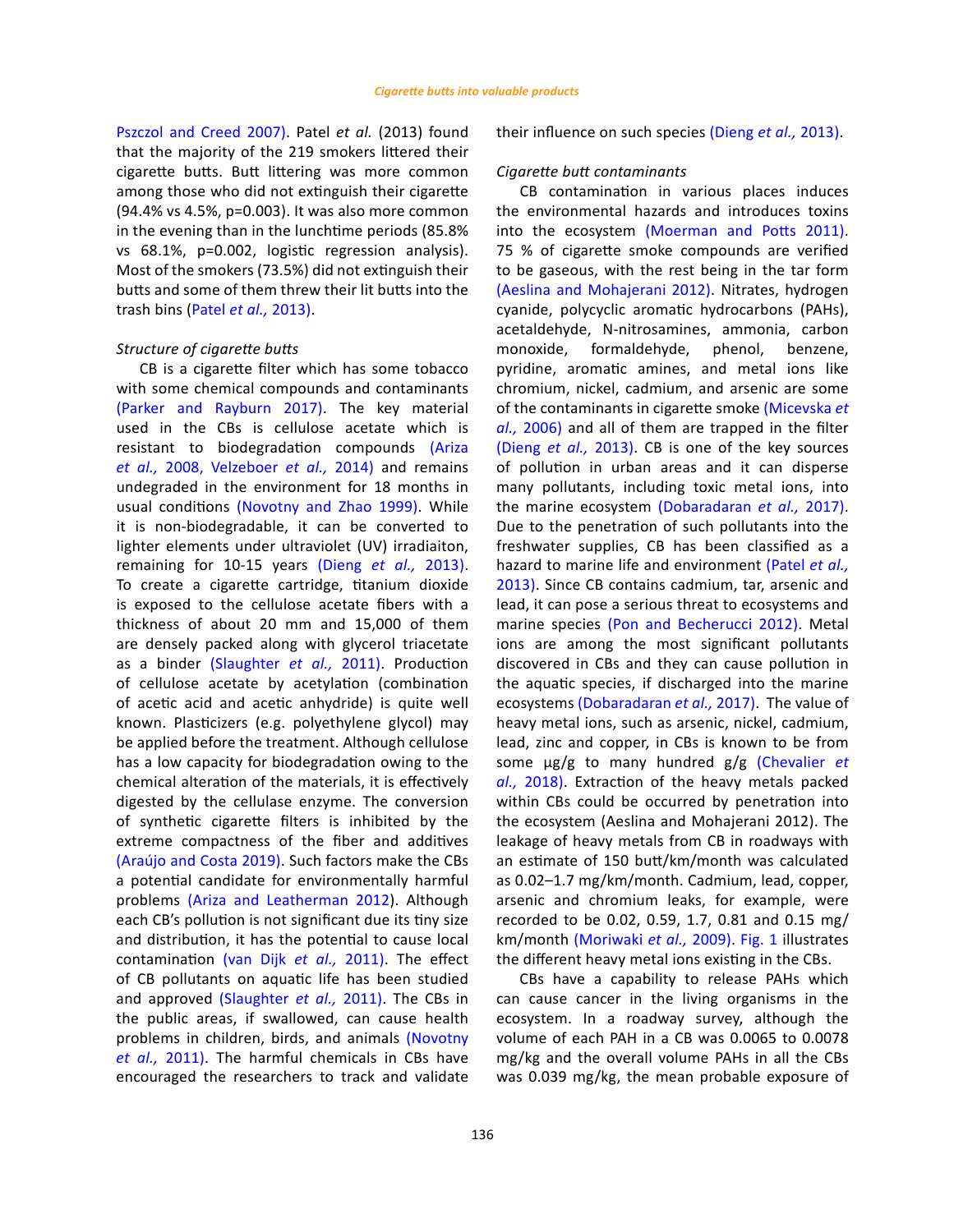*Global J. Environ. Sci. Manage., 8(1): 133-150, Winter 2022*

<span id="page-4-0"></span>

Fig. 1: The leakage percentage rate of different heavy metals from cigarette butts (Moerman and Potts 2011)



Fig. 2: The percentage of polycyclic aromatic hydrocarbons in cigarette butts (Moriwaki *et al.* 2009)

PAHs in the littered CBs was 0.032 mg/km/month. In the mentioned survay, the factors such as weather and wind were found to be effective in determining the concentration of such contaminants [\(Moriwaki](#page-13-0)  *et al.,* [2009\)](#page-13-0). Various amounts of PAHs are detected

onth. In in CBs. In a CB, the maximum PAH rate is related to phenanthrene with a frequency of 20% and the minimum PAH rate belongs to anthracene and dibenzoanthracene with less than 2% (Fig. 2).

CBs also include polycyclic aromatic compounds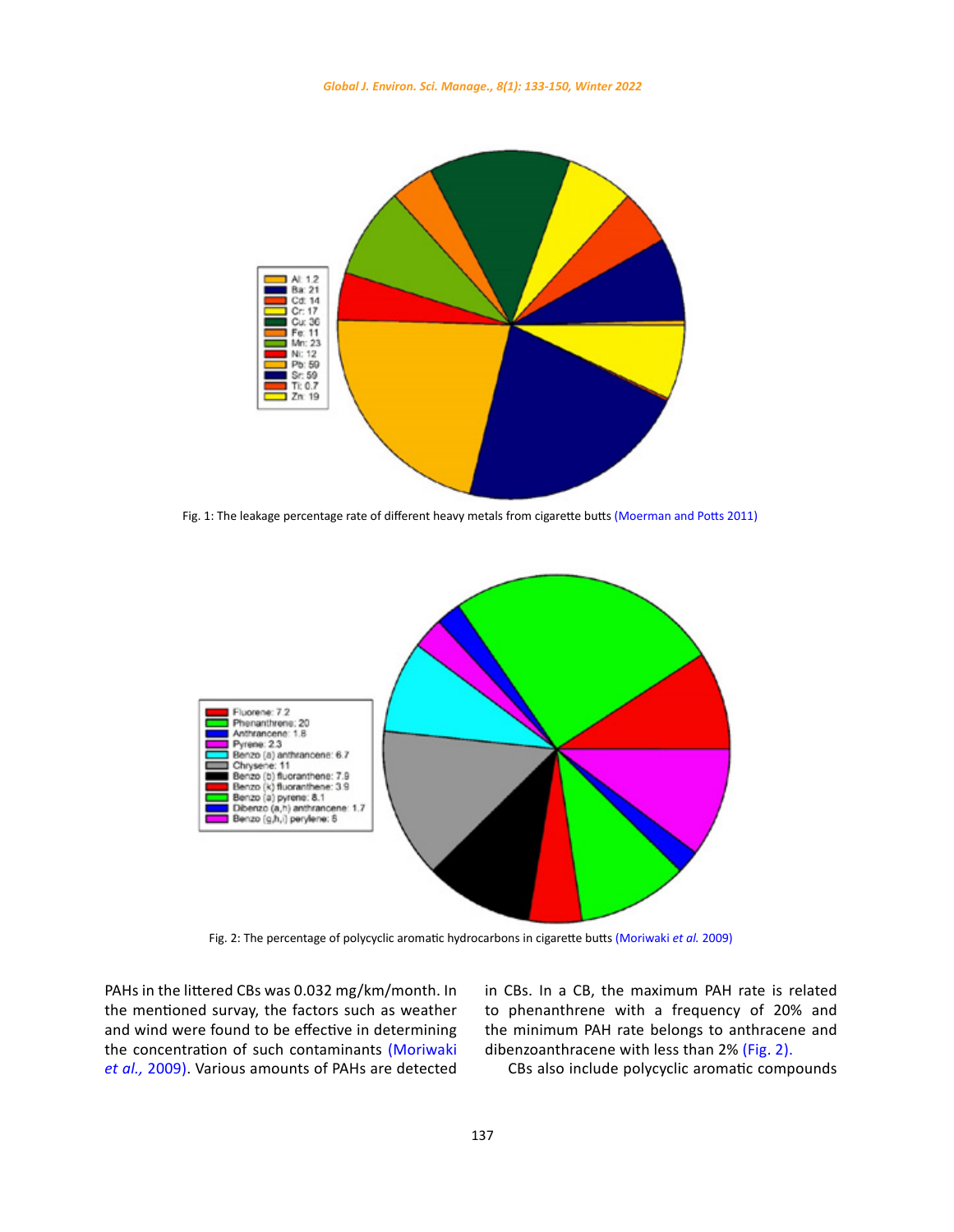<span id="page-5-0"></span>(PACs), such as nicotine, which have an adverse effect on humans [\(Green](#page-13-0) *et al.,* 2014). The nicotine leaked from CB into the water resources can be immediately absorbed by skin, small intestine, bladder and lung alveoli, potentially causing heart failure and neurological effects. Nicotine leakage from CBs into aquatic environments happens very quickly, and this applies to both precipitation on CBs and submersion of CBs in the marine environment. When a cigarette is washed in standing water, nicotine rapidly starts to leach [7.3 mg/g (equivalent to 2.5 mg/L) leaking exceeded 1,440 min], half and 90% of which occur in the first 26 min and 651 min respectively. An average of 3.8 mg/g nicotine exposure was observed in a 21.6-mm accumulation substrate, and almost half of this amount leached with 1.6 mm of precipitation from the soil [\(Green](#page-13-0) *et al.,* [2014\).](#page-13-0) The fast nicotine release into the aqueous medium is attributed to its interaction and dosage left in the structure. Other factors, such as chemical composition of the soil and filtration of the bed, can influence the level of nicotine leakage into the water supplies. The amounts of nicotine and other toxins, which are basically determined by smokers,

can be influenced by the characteristics (mass and amount of total tobacco) of the dispersed CBs. Each cigarette can contaminate 1000 liters of water (Green *et al.,* [2014\).](#page-13-0) The nicotine leaking level as been registered as 3.8 mg/L. The precise release of nicotine by natural runoff and the species' response to it have not been determined, but its hazard has been well studied [\(Moriwaki](#page-13-0) *et al.,* 2009). Considering the huge volume of discarded CBs, their potentially poisonous and environmentally harmful compounds should be taken seriously. The toxic effects of this waste on fish and other aquatic organisms have been already identified, and the adverse effects of cigarettes have been approved by many studies [\(Lee and Lee 2015, Dobaradaran](#page-13-0) *et al.,* [2019\)](#page-13-0). For example, 100% of Aedes aegypti died after 24 h during the first period of larvae due to the CB toxicity in 100 ml of water [\(Dieng](#page-13-0) *et al.,* [2013\)](#page-13-0). CB termination in the larval step for Aedes albopictus and its impact on the decomposition of Aedes aegypti were also observed [\(Dieng](#page-13-0) *et al.,* [2014\).](#page-13-0) Moreover, the effectiveness of CB on Aedes albopictus, the risk of fish mortality owing to the toxins in CB (86), the antibacterial activity in the



Fig. 3: Thermochemical biomass processes and products Fig. 3: Thermochemical biomass processes and products (Bridgwater and Peacocke, 2000)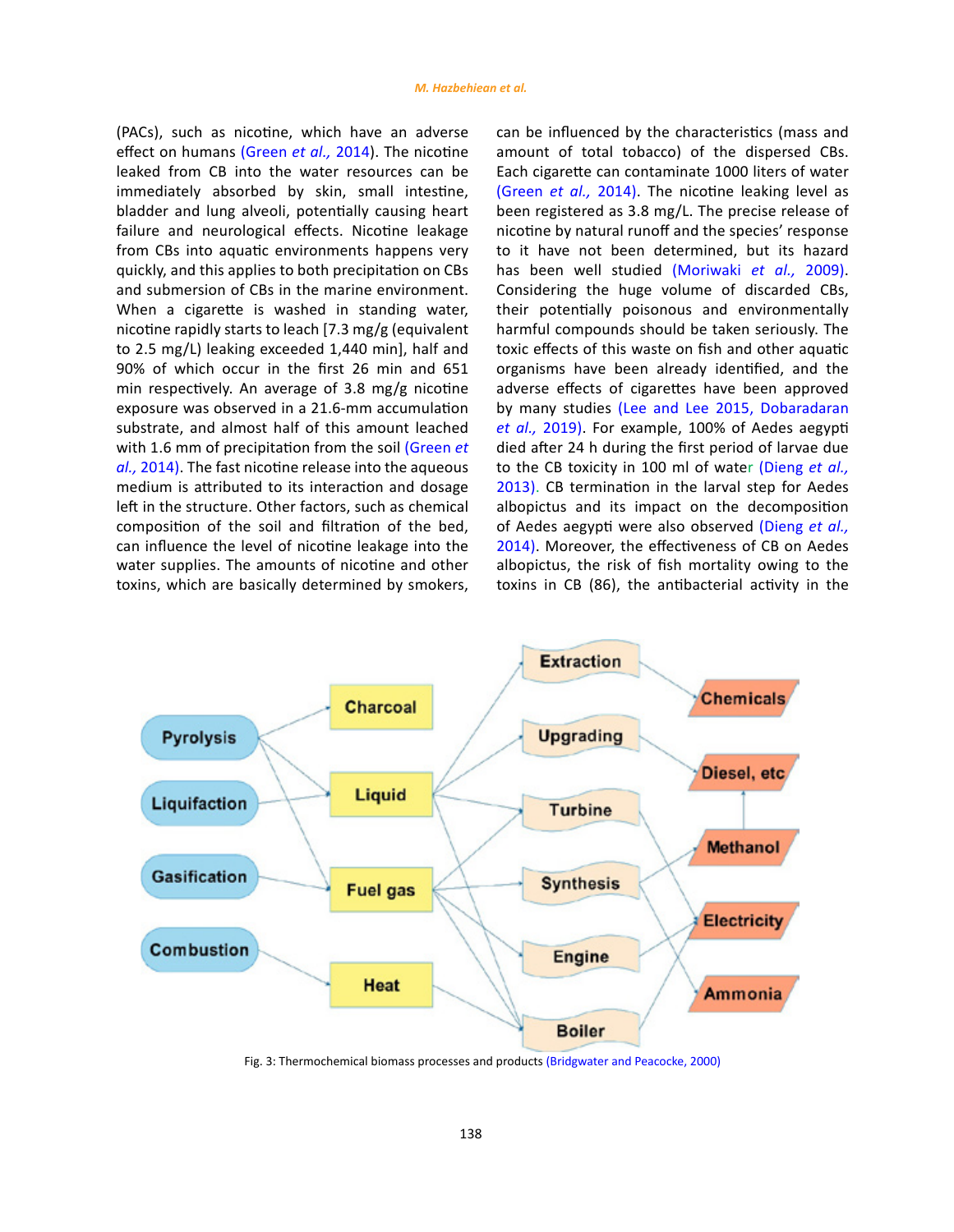<span id="page-6-0"></span>Aedes aegypti larval time, and the impact of CB on Dafina and Daphnia Magna water flea were reported [\(Dieng](#page-13-0) *et al.,* 2013). Three types of CB were studied for their potential hazards by Rebischung *et al.* (2018). These hazards were labled as HP 4 (irritant – skin irritation and eye injuries), HP 5 (particular target area toxicity/aspiration toxicity), HP 6 (acute toxicity), HP 7 (cancer causing), HP 8 (irritant), HP 10 (toxic to recombination), HP 11 (mutagenic), and HP 13 (sensitizing). The CBs' nicotine has been reported as the main hazard corresponding to HP 6 (acute toxicity) [\(Rebischung](#page-13-0) *et al.,* 2018).

# *Methods for cigarette butts recycling* The researchers efforts to recycle CBs were

influenced by the physical structure and chemical properties of CBs. CB recycling processes are examined in brick manufacturing, cement production, mosquito handling, porous carbon and absorbent production, voice insulating materials, paper performance, and biofilm drivers in wastewater treatment. CB refining is not requires in some fields such as bricks or asphalt manufacturing, and cigarette could be used in the original form. CB, however, needs to be processed by extraction procedure, pyrolysis, and filter rod extraction for other purposes. [Fig. 3](#page-5-0) illustrates some conventional thermal conversion methods for producing energy from biomass.

In most of the studies, CBs are disinfected and

| Recycling method<br>References<br>Process<br>Doping CB for 24 h in 100 mL of deionized water and using the<br>(Dieng et al., 2013)<br>substances discharged from it<br>Dope the CB in tap water within 1, 2, 3, 4, 5, 6, 7, 8, 9 and 10 days<br>(Dieng et al., 2011)<br>Doping CB for 24 h in 100 mL of deionized water and using the<br>(Dieng et al., 2014)<br>compounds leaked from it<br>Doping 5 g CB in 250 mL of distilled water for 24 hours, then<br>(Mondal et al., 2015)<br>centrifuging the solution and using the supernatant<br>Using the CB extract for constructing nano silver structures in the<br>(Murugan et al., 2018)<br>presence of AgNO <sub>3</sub> solution<br>Encapsulated in paraffin and bitumen<br>Asphalt production<br>(Mohajerani et al., 2017)<br>Without process<br>(Kadir and Mohajerani 2011)<br>Without process<br>(Mohajerani 2012)<br>(Kadir et al., 2015)<br>Without process<br>Without process<br>(Mohajerani et al., 2016)<br>(Sarani 2013)<br>Without process<br>Heating in vacuum at 230 °C for 3 h and pouring out the carbon to<br>$100 \mu m$<br>(Masoudi Soltani et al., 2015)<br>Simple pyrolysis with 900 °C for 3 h and with a continuous nitrogen<br>Activated carbon<br>gas equivalent to 100 $\text{cm}^3/\text{min}$ and 5 °C/min heating rate<br>Single-stage carbonisation with pyrolysis fuel equivalent to 900 °C<br>(Yazdi et al., 2012)<br>for 1 h at 5 °C/min heating<br>Impregnated with NaOH, then pyrolysis<br>(Koochaki et al., 2019)<br>The filter rod extracting<br>(Sabzali et al., 2012)<br>Biofilm barrier application<br>The filter rod extracting<br>(Sabzali et al., 2011)<br>Doping the cigarette filters in NaOH solution and then in<br>Production of super<br>(Ou et al., 2016)<br>Hexadecyltrimethoxysilane-ethanol solution<br>hydrophobic fibers<br>Doping in about 4% hexane solution at room temperature<br>(Liu et al., 2015)<br>Cellulose acetate extracted manually from cigarette filter<br>(Murugan et al., 2018)<br>Porous sound absorber<br>(Maderuelo-Sanz et al., 2018)<br>Without process<br>Pulping the cigarette at boiling point for 3 h and with 1% NaOH<br>(Teixeira et al., 2017)<br>Corrosion inhibitors for<br>Water extracts of CBs<br>(Lucatero et al., 2016)<br>metal surface<br>Packaging and any remaining tobacco and chars were removed, and<br>Application in lithium-ion<br>the cellulose acetate filters were soaked in purified water before<br>(Huang et al., 2015)<br>batteries<br>being sonicated with ethanol using an ultrasonic UP400S<br>Ester-rich bio-oil<br>Microwave assisted pyrolysis<br>(Wang et al., 2020) | TODIC 1. THE CDS TECYCING INCLIDUS |  |  |  |  |
|--------------------------------------------------------------------------------------------------------------------------------------------------------------------------------------------------------------------------------------------------------------------------------------------------------------------------------------------------------------------------------------------------------------------------------------------------------------------------------------------------------------------------------------------------------------------------------------------------------------------------------------------------------------------------------------------------------------------------------------------------------------------------------------------------------------------------------------------------------------------------------------------------------------------------------------------------------------------------------------------------------------------------------------------------------------------------------------------------------------------------------------------------------------------------------------------------------------------------------------------------------------------------------------------------------------------------------------------------------------------------------------------------------------------------------------------------------------------------------------------------------------------------------------------------------------------------------------------------------------------------------------------------------------------------------------------------------------------------------------------------------------------------------------------------------------------------------------------------------------------------------------------------------------------------------------------------------------------------------------------------------------------------------------------------------------------------------------------------------------------------------------------------------------------------------------------------------------------------------------------------------------------------------------------------------------------------------------------------------------------------------------------------------------------------------------------------------------------------------------------------------------------------------------------------------------------------------------------------------------------------------------------|------------------------------------|--|--|--|--|
|                                                                                                                                                                                                                                                                                                                                                                                                                                                                                                                                                                                                                                                                                                                                                                                                                                                                                                                                                                                                                                                                                                                                                                                                                                                                                                                                                                                                                                                                                                                                                                                                                                                                                                                                                                                                                                                                                                                                                                                                                                                                                                                                                                                                                                                                                                                                                                                                                                                                                                                                                                                                                                            |                                    |  |  |  |  |
|                                                                                                                                                                                                                                                                                                                                                                                                                                                                                                                                                                                                                                                                                                                                                                                                                                                                                                                                                                                                                                                                                                                                                                                                                                                                                                                                                                                                                                                                                                                                                                                                                                                                                                                                                                                                                                                                                                                                                                                                                                                                                                                                                                                                                                                                                                                                                                                                                                                                                                                                                                                                                                            |                                    |  |  |  |  |
|                                                                                                                                                                                                                                                                                                                                                                                                                                                                                                                                                                                                                                                                                                                                                                                                                                                                                                                                                                                                                                                                                                                                                                                                                                                                                                                                                                                                                                                                                                                                                                                                                                                                                                                                                                                                                                                                                                                                                                                                                                                                                                                                                                                                                                                                                                                                                                                                                                                                                                                                                                                                                                            |                                    |  |  |  |  |
|                                                                                                                                                                                                                                                                                                                                                                                                                                                                                                                                                                                                                                                                                                                                                                                                                                                                                                                                                                                                                                                                                                                                                                                                                                                                                                                                                                                                                                                                                                                                                                                                                                                                                                                                                                                                                                                                                                                                                                                                                                                                                                                                                                                                                                                                                                                                                                                                                                                                                                                                                                                                                                            |                                    |  |  |  |  |
|                                                                                                                                                                                                                                                                                                                                                                                                                                                                                                                                                                                                                                                                                                                                                                                                                                                                                                                                                                                                                                                                                                                                                                                                                                                                                                                                                                                                                                                                                                                                                                                                                                                                                                                                                                                                                                                                                                                                                                                                                                                                                                                                                                                                                                                                                                                                                                                                                                                                                                                                                                                                                                            |                                    |  |  |  |  |
|                                                                                                                                                                                                                                                                                                                                                                                                                                                                                                                                                                                                                                                                                                                                                                                                                                                                                                                                                                                                                                                                                                                                                                                                                                                                                                                                                                                                                                                                                                                                                                                                                                                                                                                                                                                                                                                                                                                                                                                                                                                                                                                                                                                                                                                                                                                                                                                                                                                                                                                                                                                                                                            | Vector control                     |  |  |  |  |
|                                                                                                                                                                                                                                                                                                                                                                                                                                                                                                                                                                                                                                                                                                                                                                                                                                                                                                                                                                                                                                                                                                                                                                                                                                                                                                                                                                                                                                                                                                                                                                                                                                                                                                                                                                                                                                                                                                                                                                                                                                                                                                                                                                                                                                                                                                                                                                                                                                                                                                                                                                                                                                            |                                    |  |  |  |  |
|                                                                                                                                                                                                                                                                                                                                                                                                                                                                                                                                                                                                                                                                                                                                                                                                                                                                                                                                                                                                                                                                                                                                                                                                                                                                                                                                                                                                                                                                                                                                                                                                                                                                                                                                                                                                                                                                                                                                                                                                                                                                                                                                                                                                                                                                                                                                                                                                                                                                                                                                                                                                                                            |                                    |  |  |  |  |
|                                                                                                                                                                                                                                                                                                                                                                                                                                                                                                                                                                                                                                                                                                                                                                                                                                                                                                                                                                                                                                                                                                                                                                                                                                                                                                                                                                                                                                                                                                                                                                                                                                                                                                                                                                                                                                                                                                                                                                                                                                                                                                                                                                                                                                                                                                                                                                                                                                                                                                                                                                                                                                            |                                    |  |  |  |  |
|                                                                                                                                                                                                                                                                                                                                                                                                                                                                                                                                                                                                                                                                                                                                                                                                                                                                                                                                                                                                                                                                                                                                                                                                                                                                                                                                                                                                                                                                                                                                                                                                                                                                                                                                                                                                                                                                                                                                                                                                                                                                                                                                                                                                                                                                                                                                                                                                                                                                                                                                                                                                                                            |                                    |  |  |  |  |
|                                                                                                                                                                                                                                                                                                                                                                                                                                                                                                                                                                                                                                                                                                                                                                                                                                                                                                                                                                                                                                                                                                                                                                                                                                                                                                                                                                                                                                                                                                                                                                                                                                                                                                                                                                                                                                                                                                                                                                                                                                                                                                                                                                                                                                                                                                                                                                                                                                                                                                                                                                                                                                            |                                    |  |  |  |  |
|                                                                                                                                                                                                                                                                                                                                                                                                                                                                                                                                                                                                                                                                                                                                                                                                                                                                                                                                                                                                                                                                                                                                                                                                                                                                                                                                                                                                                                                                                                                                                                                                                                                                                                                                                                                                                                                                                                                                                                                                                                                                                                                                                                                                                                                                                                                                                                                                                                                                                                                                                                                                                                            |                                    |  |  |  |  |
|                                                                                                                                                                                                                                                                                                                                                                                                                                                                                                                                                                                                                                                                                                                                                                                                                                                                                                                                                                                                                                                                                                                                                                                                                                                                                                                                                                                                                                                                                                                                                                                                                                                                                                                                                                                                                                                                                                                                                                                                                                                                                                                                                                                                                                                                                                                                                                                                                                                                                                                                                                                                                                            |                                    |  |  |  |  |
|                                                                                                                                                                                                                                                                                                                                                                                                                                                                                                                                                                                                                                                                                                                                                                                                                                                                                                                                                                                                                                                                                                                                                                                                                                                                                                                                                                                                                                                                                                                                                                                                                                                                                                                                                                                                                                                                                                                                                                                                                                                                                                                                                                                                                                                                                                                                                                                                                                                                                                                                                                                                                                            |                                    |  |  |  |  |
|                                                                                                                                                                                                                                                                                                                                                                                                                                                                                                                                                                                                                                                                                                                                                                                                                                                                                                                                                                                                                                                                                                                                                                                                                                                                                                                                                                                                                                                                                                                                                                                                                                                                                                                                                                                                                                                                                                                                                                                                                                                                                                                                                                                                                                                                                                                                                                                                                                                                                                                                                                                                                                            | Production of clay brick           |  |  |  |  |
|                                                                                                                                                                                                                                                                                                                                                                                                                                                                                                                                                                                                                                                                                                                                                                                                                                                                                                                                                                                                                                                                                                                                                                                                                                                                                                                                                                                                                                                                                                                                                                                                                                                                                                                                                                                                                                                                                                                                                                                                                                                                                                                                                                                                                                                                                                                                                                                                                                                                                                                                                                                                                                            |                                    |  |  |  |  |
|                                                                                                                                                                                                                                                                                                                                                                                                                                                                                                                                                                                                                                                                                                                                                                                                                                                                                                                                                                                                                                                                                                                                                                                                                                                                                                                                                                                                                                                                                                                                                                                                                                                                                                                                                                                                                                                                                                                                                                                                                                                                                                                                                                                                                                                                                                                                                                                                                                                                                                                                                                                                                                            |                                    |  |  |  |  |
|                                                                                                                                                                                                                                                                                                                                                                                                                                                                                                                                                                                                                                                                                                                                                                                                                                                                                                                                                                                                                                                                                                                                                                                                                                                                                                                                                                                                                                                                                                                                                                                                                                                                                                                                                                                                                                                                                                                                                                                                                                                                                                                                                                                                                                                                                                                                                                                                                                                                                                                                                                                                                                            |                                    |  |  |  |  |
|                                                                                                                                                                                                                                                                                                                                                                                                                                                                                                                                                                                                                                                                                                                                                                                                                                                                                                                                                                                                                                                                                                                                                                                                                                                                                                                                                                                                                                                                                                                                                                                                                                                                                                                                                                                                                                                                                                                                                                                                                                                                                                                                                                                                                                                                                                                                                                                                                                                                                                                                                                                                                                            |                                    |  |  |  |  |
|                                                                                                                                                                                                                                                                                                                                                                                                                                                                                                                                                                                                                                                                                                                                                                                                                                                                                                                                                                                                                                                                                                                                                                                                                                                                                                                                                                                                                                                                                                                                                                                                                                                                                                                                                                                                                                                                                                                                                                                                                                                                                                                                                                                                                                                                                                                                                                                                                                                                                                                                                                                                                                            |                                    |  |  |  |  |
|                                                                                                                                                                                                                                                                                                                                                                                                                                                                                                                                                                                                                                                                                                                                                                                                                                                                                                                                                                                                                                                                                                                                                                                                                                                                                                                                                                                                                                                                                                                                                                                                                                                                                                                                                                                                                                                                                                                                                                                                                                                                                                                                                                                                                                                                                                                                                                                                                                                                                                                                                                                                                                            |                                    |  |  |  |  |
|                                                                                                                                                                                                                                                                                                                                                                                                                                                                                                                                                                                                                                                                                                                                                                                                                                                                                                                                                                                                                                                                                                                                                                                                                                                                                                                                                                                                                                                                                                                                                                                                                                                                                                                                                                                                                                                                                                                                                                                                                                                                                                                                                                                                                                                                                                                                                                                                                                                                                                                                                                                                                                            |                                    |  |  |  |  |
|                                                                                                                                                                                                                                                                                                                                                                                                                                                                                                                                                                                                                                                                                                                                                                                                                                                                                                                                                                                                                                                                                                                                                                                                                                                                                                                                                                                                                                                                                                                                                                                                                                                                                                                                                                                                                                                                                                                                                                                                                                                                                                                                                                                                                                                                                                                                                                                                                                                                                                                                                                                                                                            |                                    |  |  |  |  |
|                                                                                                                                                                                                                                                                                                                                                                                                                                                                                                                                                                                                                                                                                                                                                                                                                                                                                                                                                                                                                                                                                                                                                                                                                                                                                                                                                                                                                                                                                                                                                                                                                                                                                                                                                                                                                                                                                                                                                                                                                                                                                                                                                                                                                                                                                                                                                                                                                                                                                                                                                                                                                                            |                                    |  |  |  |  |
|                                                                                                                                                                                                                                                                                                                                                                                                                                                                                                                                                                                                                                                                                                                                                                                                                                                                                                                                                                                                                                                                                                                                                                                                                                                                                                                                                                                                                                                                                                                                                                                                                                                                                                                                                                                                                                                                                                                                                                                                                                                                                                                                                                                                                                                                                                                                                                                                                                                                                                                                                                                                                                            |                                    |  |  |  |  |
|                                                                                                                                                                                                                                                                                                                                                                                                                                                                                                                                                                                                                                                                                                                                                                                                                                                                                                                                                                                                                                                                                                                                                                                                                                                                                                                                                                                                                                                                                                                                                                                                                                                                                                                                                                                                                                                                                                                                                                                                                                                                                                                                                                                                                                                                                                                                                                                                                                                                                                                                                                                                                                            |                                    |  |  |  |  |
|                                                                                                                                                                                                                                                                                                                                                                                                                                                                                                                                                                                                                                                                                                                                                                                                                                                                                                                                                                                                                                                                                                                                                                                                                                                                                                                                                                                                                                                                                                                                                                                                                                                                                                                                                                                                                                                                                                                                                                                                                                                                                                                                                                                                                                                                                                                                                                                                                                                                                                                                                                                                                                            |                                    |  |  |  |  |
|                                                                                                                                                                                                                                                                                                                                                                                                                                                                                                                                                                                                                                                                                                                                                                                                                                                                                                                                                                                                                                                                                                                                                                                                                                                                                                                                                                                                                                                                                                                                                                                                                                                                                                                                                                                                                                                                                                                                                                                                                                                                                                                                                                                                                                                                                                                                                                                                                                                                                                                                                                                                                                            |                                    |  |  |  |  |
|                                                                                                                                                                                                                                                                                                                                                                                                                                                                                                                                                                                                                                                                                                                                                                                                                                                                                                                                                                                                                                                                                                                                                                                                                                                                                                                                                                                                                                                                                                                                                                                                                                                                                                                                                                                                                                                                                                                                                                                                                                                                                                                                                                                                                                                                                                                                                                                                                                                                                                                                                                                                                                            |                                    |  |  |  |  |
|                                                                                                                                                                                                                                                                                                                                                                                                                                                                                                                                                                                                                                                                                                                                                                                                                                                                                                                                                                                                                                                                                                                                                                                                                                                                                                                                                                                                                                                                                                                                                                                                                                                                                                                                                                                                                                                                                                                                                                                                                                                                                                                                                                                                                                                                                                                                                                                                                                                                                                                                                                                                                                            |                                    |  |  |  |  |
|                                                                                                                                                                                                                                                                                                                                                                                                                                                                                                                                                                                                                                                                                                                                                                                                                                                                                                                                                                                                                                                                                                                                                                                                                                                                                                                                                                                                                                                                                                                                                                                                                                                                                                                                                                                                                                                                                                                                                                                                                                                                                                                                                                                                                                                                                                                                                                                                                                                                                                                                                                                                                                            |                                    |  |  |  |  |
|                                                                                                                                                                                                                                                                                                                                                                                                                                                                                                                                                                                                                                                                                                                                                                                                                                                                                                                                                                                                                                                                                                                                                                                                                                                                                                                                                                                                                                                                                                                                                                                                                                                                                                                                                                                                                                                                                                                                                                                                                                                                                                                                                                                                                                                                                                                                                                                                                                                                                                                                                                                                                                            |                                    |  |  |  |  |
|                                                                                                                                                                                                                                                                                                                                                                                                                                                                                                                                                                                                                                                                                                                                                                                                                                                                                                                                                                                                                                                                                                                                                                                                                                                                                                                                                                                                                                                                                                                                                                                                                                                                                                                                                                                                                                                                                                                                                                                                                                                                                                                                                                                                                                                                                                                                                                                                                                                                                                                                                                                                                                            | Paper pulp                         |  |  |  |  |
|                                                                                                                                                                                                                                                                                                                                                                                                                                                                                                                                                                                                                                                                                                                                                                                                                                                                                                                                                                                                                                                                                                                                                                                                                                                                                                                                                                                                                                                                                                                                                                                                                                                                                                                                                                                                                                                                                                                                                                                                                                                                                                                                                                                                                                                                                                                                                                                                                                                                                                                                                                                                                                            |                                    |  |  |  |  |
|                                                                                                                                                                                                                                                                                                                                                                                                                                                                                                                                                                                                                                                                                                                                                                                                                                                                                                                                                                                                                                                                                                                                                                                                                                                                                                                                                                                                                                                                                                                                                                                                                                                                                                                                                                                                                                                                                                                                                                                                                                                                                                                                                                                                                                                                                                                                                                                                                                                                                                                                                                                                                                            |                                    |  |  |  |  |
|                                                                                                                                                                                                                                                                                                                                                                                                                                                                                                                                                                                                                                                                                                                                                                                                                                                                                                                                                                                                                                                                                                                                                                                                                                                                                                                                                                                                                                                                                                                                                                                                                                                                                                                                                                                                                                                                                                                                                                                                                                                                                                                                                                                                                                                                                                                                                                                                                                                                                                                                                                                                                                            |                                    |  |  |  |  |
|                                                                                                                                                                                                                                                                                                                                                                                                                                                                                                                                                                                                                                                                                                                                                                                                                                                                                                                                                                                                                                                                                                                                                                                                                                                                                                                                                                                                                                                                                                                                                                                                                                                                                                                                                                                                                                                                                                                                                                                                                                                                                                                                                                                                                                                                                                                                                                                                                                                                                                                                                                                                                                            |                                    |  |  |  |  |
|                                                                                                                                                                                                                                                                                                                                                                                                                                                                                                                                                                                                                                                                                                                                                                                                                                                                                                                                                                                                                                                                                                                                                                                                                                                                                                                                                                                                                                                                                                                                                                                                                                                                                                                                                                                                                                                                                                                                                                                                                                                                                                                                                                                                                                                                                                                                                                                                                                                                                                                                                                                                                                            |                                    |  |  |  |  |
|                                                                                                                                                                                                                                                                                                                                                                                                                                                                                                                                                                                                                                                                                                                                                                                                                                                                                                                                                                                                                                                                                                                                                                                                                                                                                                                                                                                                                                                                                                                                                                                                                                                                                                                                                                                                                                                                                                                                                                                                                                                                                                                                                                                                                                                                                                                                                                                                                                                                                                                                                                                                                                            |                                    |  |  |  |  |
|                                                                                                                                                                                                                                                                                                                                                                                                                                                                                                                                                                                                                                                                                                                                                                                                                                                                                                                                                                                                                                                                                                                                                                                                                                                                                                                                                                                                                                                                                                                                                                                                                                                                                                                                                                                                                                                                                                                                                                                                                                                                                                                                                                                                                                                                                                                                                                                                                                                                                                                                                                                                                                            | production                         |  |  |  |  |

Table 1: The CBs recycling methods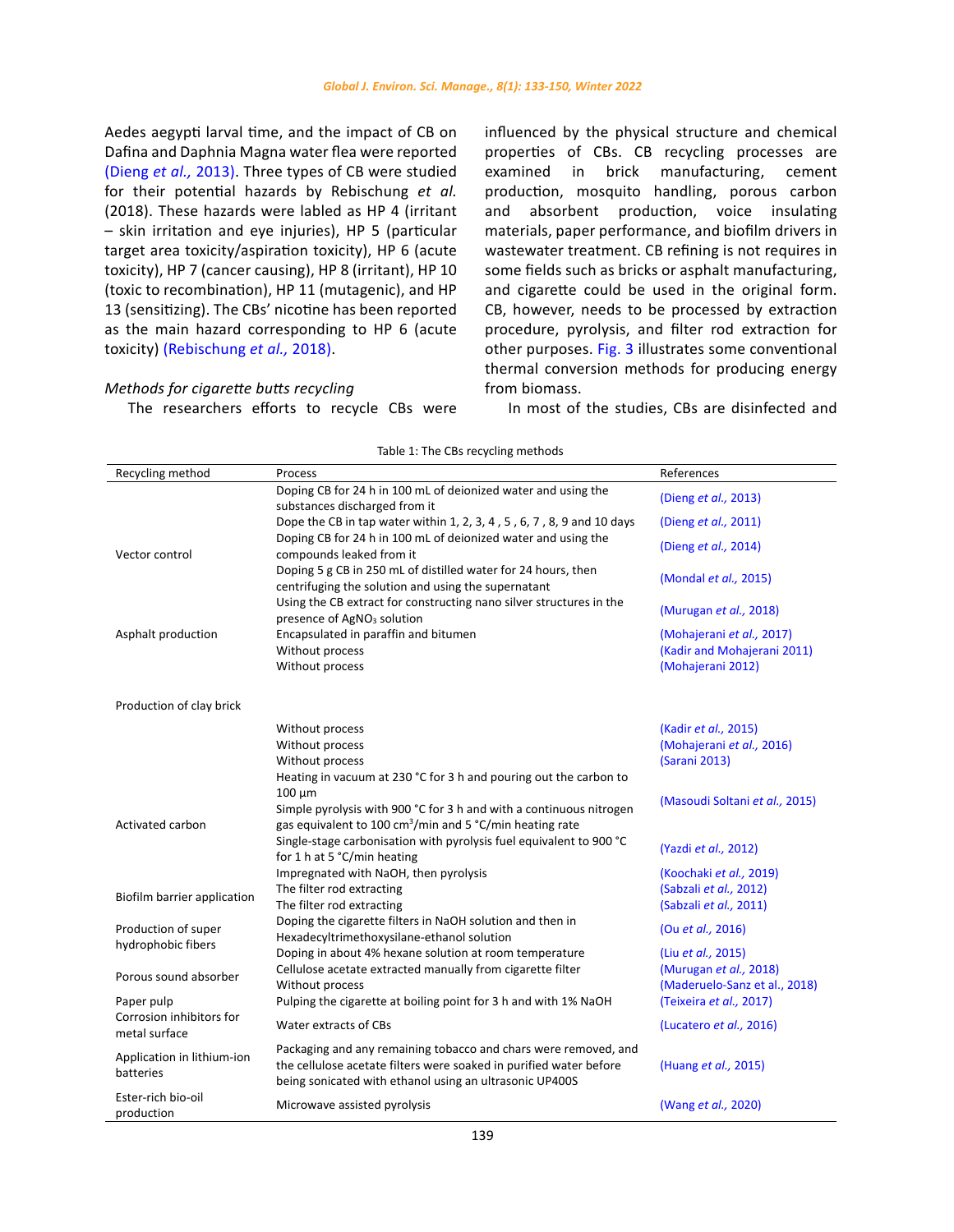dried before being used. CB reuse techniques and their products are presented in [Table 1.](#page-6-0)

Reuse of CBs in various mechanisms can contribute to the production of functional items. It was proved that CBs contain a number of recyclable materials owing to their physicochemical properties. The use of CBs in some reusing techniques may have unvaforable impacts on the characteristics of the finished product as listed in [Table 1.](#page-6-0) The data provided in [Tables 1](#page-6-0) and [3](#page-10-0) indicate that it is necessary to recycle CB regardless of its structural properties or contaminants captured in its filter. While the usage of whole CBs in re-enactment without eliminating the components has been explored in a few processes, such as production of building products, application of the chemicals adsorbed onto CBs and also cellulose acetate are the most important methods for CBs recycling. Distilled water and chemical solvents may be used to remove the contaminants contained in the CB. Utilization of these chemical compounds for prevention of corrosion in metals and vectors needs some serious health and environmental attention [\(Mondal](#page-13-0) *et al.,* [2015\).](#page-13-0) Upon clearance of contaminants without any physical deformation, tobacco cellulose acetate filters are used in supercapacitor industries. Cellulose acetate is chemically converted into pulp and adsorption products (Yazdi *et al.,* [2012\)](#page-13-0), which eventually produce contaminant gases and wastewater emissions [\(Teixeira](#page-13-0) *et al.,* 2017). The quality of the final product is a key element in the CB reuse for development of construction materials such as bricks and asphalt. Application of CBs in the raw materials influences the finished product's properties including strength, density, porosity, and thermal conductivity [\(Murugan](#page-13-0) *et al.,* 2018). The variability of such features is beneficial, but the strength increase in bricks is known to be a negative property. The reuse cycle contributes to the development of high-quality materials under appropriate working conditions such as correct mixing period [\(Torkashvand](#page-13-0) *et al.,* 2020). While the application of CBs in raw resources, owing to their adsorption ability, decreases the heavy metals release in the manufacturing process of bricks, it induces pollutant emission in the gas or liquid phase in all the strategies for CBs reutilizing. In some cases, researchers, despite using chemical treatment methods, could not reduce the

contaminants from the wastewater produced by CBs processing to an appropriate degree [\(Teixeira](#page-13-0) *et al.,* [2017\)](#page-13-0). A particular portion of CBs is removed in many systems, but some components remaine as waste and need maintenance. The trapped chemicals emitted from CBs could be applied in reuse operations for other purposes, such as management of vector and inhibitors for metal corrosion [\(Lucatero](#page-13-0) *et al.,* 2016). Many studies approve the high quality of the product obtained from the CB recycling processes [\(Dieng](#page-13-0) *et al.,* 2014). Pollutants existing in CBs, for example, are extremly good at controlling the vectors. In particular, the CB-derived carbons have a large number of active sites with a large surface area (600  $\mathrm{m}^2/\mathrm{g}$ ) which make them suitable for treatment of wastewater [\(Hamzah and Umar 2017\)](#page-13-0). The efficiency of the CB reuse techniques is determined based on the effectiveness of their products (see [Table 3](#page-10-0)). Despite the improvements in the consistency of bricks following the introduction of CBs and the modest adsorption capability of the carbon extracted from CBs compared to other adsorbents, these approaches may not have the ability to recycle CBs in a large scale. Superoleophilic/Superhydrophobic fiber processing can be a great option for CB reuse due to its product efficiency and no loss of output over many cycles among the suggested methods. CB recycling for manufacturing supercapacitors may also be deemed an appropriate process which can provided the product with consistency when it is incompatible with the commercial forms. Certain recycling procedures, including vector control, anticorrosion production, and paper production, may have some disadvantages due to the use of CB toxins or toxin release during the processing period. Problems of hazardous waste, such as CBs, should be deeply considered in sustainability programs in terms of environmental effects. It is claimed that Aedes aegypti has a higher propensity to spawn (egg-laying) in a water containing CBs than in a space lacking CBs, indicating that CBs do not affect the mosquito setting location [\(Dieng](#page-13-0) *et al.* 2014). Moreover, it was shown that the compounds derived from CBs did not decrease the reproductive behavior of Anopheles stephensi [\(Murugan](#page-13-0) *et al.* 2018). One of the effective procedures for CBs safe recycling is the application of cellulose acetate to produce sound absorbers or supercapacitors following the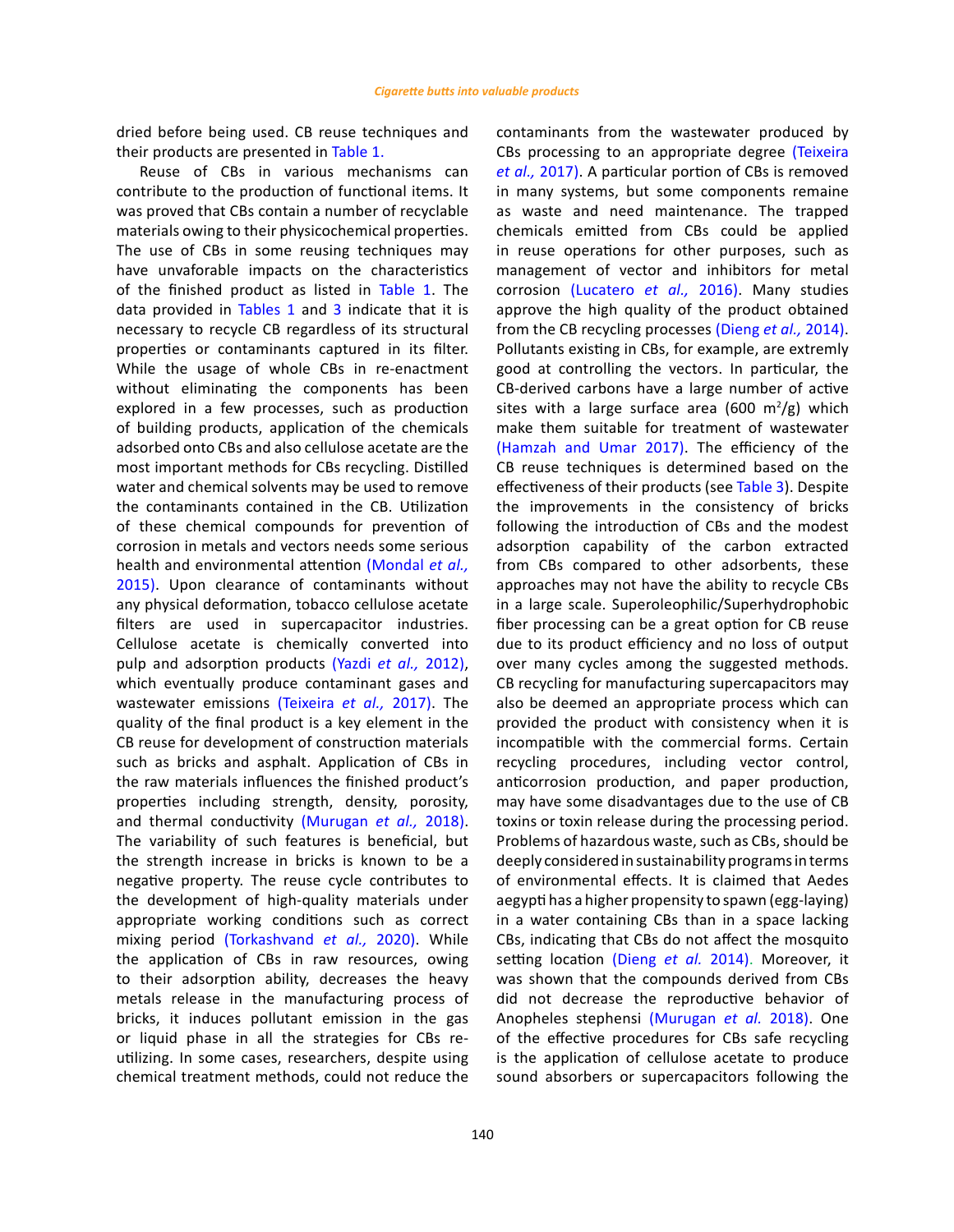recovery of captured compounds for manufacturing corrosion inhibitors or for carrier protection purposes that minimize wastewater and hazardous waste [\(Torkashvand and Farzadkia 2019\).](#page-13-0) CBs were also used as a strong basis for the development of activated carbons by pyrolysis procedures to create N-doped carbon materials (Lee *et al.,* [2014,](#page-13-0)  Kim *et al.,* [2016\)](#page-13-0). Since cellulose acetate is the key element of CBs, it was applied to manufacture nanocrystalline cellulose [\(Ogundare](#page-13-0) *et al.,* 2017) and cellulose-based membranes [\(Huang](#page-13-0) *et al.,* [2015\).](#page-13-0) CBs treatments included several effective opportunities to recover them. Nevertheless, the CBs have always been a solid waste despite being utilized as absorbent products. Moreover, these recycled products need to be further destroyed to prevent the production of solid contaminants in an area. The main component of CBs, cellulose acetate, is a highly efficient natural carbon source and could be processed into highly valued liquid fuels using the efficient thermochemical processing techniques (Wang *et al.,* [2018\)](#page-13-0). The pyrolysis process has been widely used for the conversion of cellulose to hydrocarbons/aromatics, furan substances [\(Mascal 2019\)](#page-13-0), and other organic materials such as aldehydes, carboxylic acid and similar substances [\(Al Shra'ah and Helleur 2014\).](#page-13-0) Microwave-assisted pyrolysis (MAP), due to its rapid temperature increase, targeted processing, volumetric and standard heating in growing heat flux, and improving the reaction efficiency, has advanced as a possible method to replace the regular pyrolysis [\(Zhao](#page-13-0) *et al.,* [2019\)](#page-13-0). MAP of cellulose was conducted in earlier studies to produce the phenol-rich fuel (Wenliang *et al.,* 2018, Wang *et al.,* 2019). Some researchers [\(Nieva](#page-13-0) *et al.,* 2015) have also approved the efficiency of the MAP of cellulose in producing significant yields of useful liquid products [\(Veerabagu](#page-13-0) *et al.,* [2021\)](#page-13-0).

# *Pyrolysis*

Pyrolysis is a thermal disintegration of compounds where there is no oxygen or slightly less oxygen full combustion. A precise description of pyrolysis is difficult, particularly when it is applied to biomass. Earlier studies typically correlate pyrolysis with the carbonization process, of which a solid char is a primary ingredient. The term pyrolysis defines processes where oils are favored materials. In the

latter procedure, the time period for pyrolysis is much faster. The generalized changes that happen during pyrolysis are as follows [\(Diebold and](#page-13-0) [Bridgwater](#page-13-0) 1997).

- 1) Transfer of heat from a source of heat to raise the fuel temperature;
- 2) The initiation at high temperature of primary pyrolysis reactions produces volatile and charcoal elements;
- 3) Hot volatile flow to colder solids contributes to heat conversion between hot volatiles and colder unpyrolyzed fuel;
- 4) Tar is generated by the condensation of certain volatile matter in the cooler sections of the fuel, accompanied by side reactions;
- 5) In a competition, catalytic second pyrolysis reactions happen when primary pyrolysis process interactions take place simultaneously;
- 6) Residential cycle, dehydration, radical replication, water gas shift reaction, and reformation occur based on the time/temperature/pressure pattern of further thermal decomposition.

Groundbreaking investigations on flash or fast pyrolysis have demonstrated that carbonbased materials can yield significant amounts of dominant, non-equilibrium liquids and gases, including associated materials, useful materials, oils, and petrochemicals. The lower volume of solid char produced by traditional pyrolysis can have alternatives such as fuel gas with high value, fuel oil, or quick pyrolysis materials [\(Bridgewater](#page-13-0) *et al.,* [2001\)](#page-13-0).

## *Types of pyrolysis*

The pyrolysis method may be divided into various types according to the configurations of the process. The subsequent sections provide a description of gradual and rapid pyrolysis processes, since they are the most regular approaches. Different types of pyrolysis procedures have been described, and additional details about the pyrolysis cycle's approaches and reactors have been reported in many studies (Czajczyńska *et al.,* [2017, Zaman](#page-13-0) *et al.,* [2017\)](#page-13-0). The method indicates reactor type which should be used in the process [\(Roy and Dias](#page-13-0) [2017\)](#page-13-0). Drum, screw/auger and rotatory kilns are the reactors commonly used in simple pyrolysis. Spinning cones, fluidized beds, vacuum, entrained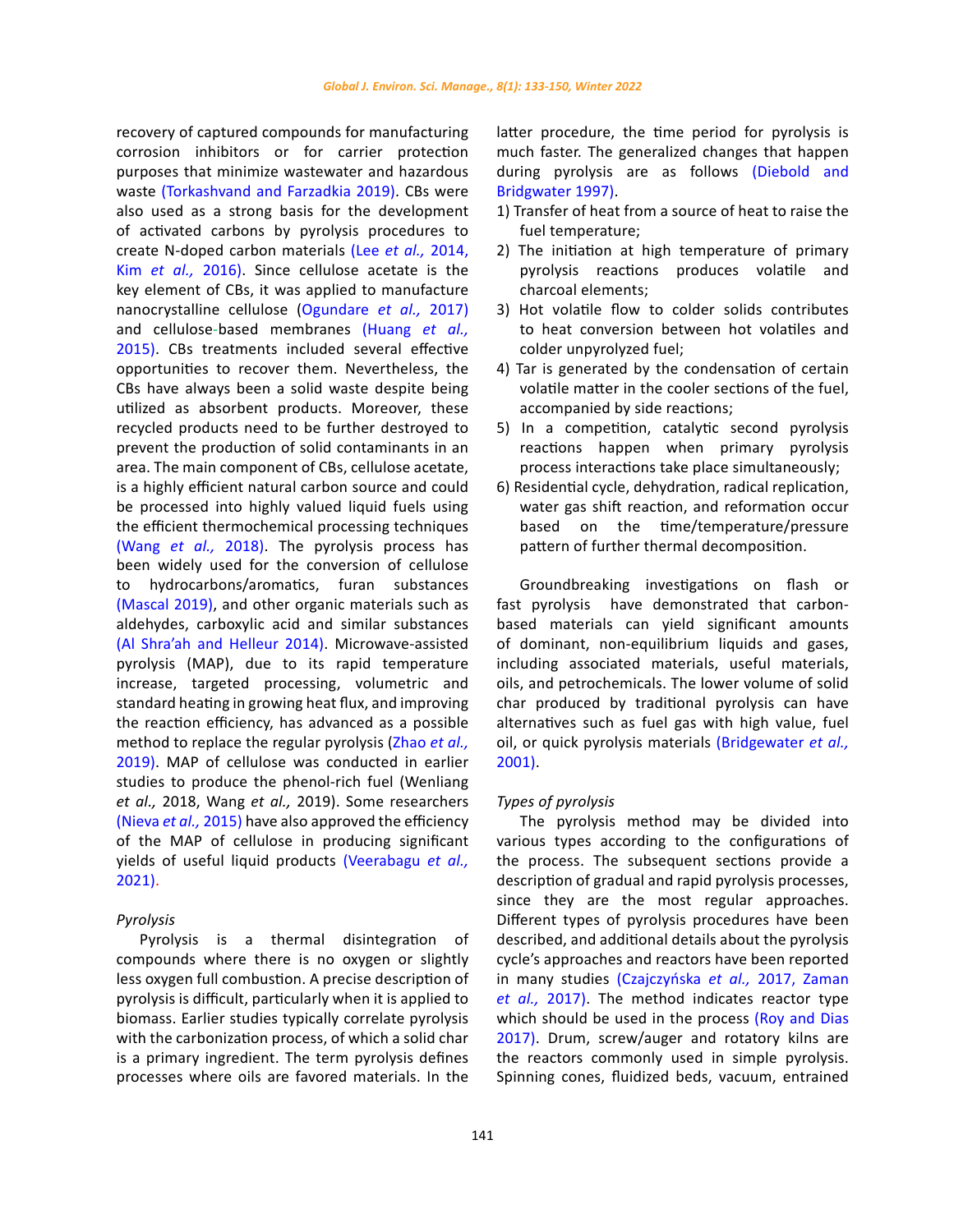stream, and axial reactors are the reactors for rapid pyrolysis [\(Marshall and Eng 2013\)](#page-13-0). Using auger-type reactors, both fast and slow pyrolysis processes could be handled.

# *Fast pyrolysis process*

The "fast pyrolysis" term refers to heating carbonbased materials at a heating rate of 100-1300 °C/s for 1 to 10 s [\(Tripathi](#page-13-0) *et al.,* 2016). This process is typically applied for producing bio oil because the pyrolysis process oil content is significantly higher than the char and gas output. 60–75% liquid biooil, 10–20% volatile gas compounds, and 15–20% biochars are common commodity yields in rapid pyrolysis ([Bridgwater 2003\).](#page-13-0) The primary aim of the rapid pyrolysis procedure is to heat carbon-based feedstock to reach the thermal degradation, thus shortening the release time and facilitating the char forming [\(Mohan Jr](#page-13-0) *et al.,* 2006). Besides, by using high heating speeds through rapid pyrolysis to convert the feedstock into liquid biooil products, the unexpected generation of char is avoided.

# *Slow pyrolysis process*

The standard form of pyrolysis is slow pyrolysis which usually requires low levels of heating and high periods of residency [\(Tripathi](#page-13-0) *et al.,* 2016). Approximately, a 400-500 °C average temperature, with a thermal intensity of 0.1-1 °C/s is used for 5- 30 min as an optimal period. The slow pyrolysis cycle favors the carbonaceous char output but liquid, while gas fuel compounds are often generated in comparatively limited amounts [\(Demirbas and Arin](#page-13-0)  [2002\)](#page-13-0).

### *Pyrolysis; Benefits and Limitations*

Pyrolysis is a more environmentally sustainable

option compared to incineration. Compared to other thermo-chemical and biochemical processes, pyrolysis is often thought to be the best option for time saving and have the least environmental footprint (Jo *et al.,* [2017\)](#page-13-0). The high capacity to manage all types of feedstock and manufacture a broad array of products is among the advantages of using the pyrolysis technique [\(Foust](#page-13-0) *et al.,* 2009). Unlike biochemical processes, the process needs less reaction time and can be quickly upgraded as short retention periods. Considering the disadvantages of using pyrolysis, it is possible to mitigate the wet and high moisture feedstock issue by integrating the low cost predrying methods before reaction which can be measured using the model and simulation. Sufficient sunlight and low humidity, especially in arid environments, allow the solar greenhouse methodologies to offer a low-cost pretreatment drying. Gasification and pyrolysis are the techniques for producing biochar, but pyrolysis generates greater biochar outputs and emits less toxic gases such as SO<sub>v</sub> and NO<sub>v</sub> [\(Tripathi](#page-13-0) *et al.*, 2016). Another advantage of pyrolysis versus gasification is its versatility in managing various raw materials and various operational situations which allows the final products to produce the necessary specifications. Comparison of the different processes of converting materials into energy sources is presented in Table 2.

# *Pyrolysis of cigarette butts*

Some experiments are focused on the pyrolysis of CBs aiming to develope the valuable items such as biochars and fuel oils. Bio char is regularly used to modify the soil, and bio oil can be applied for energy supply and as additive in asphalt industries [\(Vakalis](#page-13-0) *et al.,* 2017). Biochar is an organic material

| Conversion<br>Process | Temperature<br>(ºC) | Pressure<br>(MPa) | Liguid                |                          | Gas content              | Solid content            |
|-----------------------|---------------------|-------------------|-----------------------|--------------------------|--------------------------|--------------------------|
|                       |                     |                   | Content<br>(wt.% dry) | <b>HHV</b><br>(MJ/Kg)    | $%$ dry wt.)             | $%$ dry wt.)             |
| Gasification          |                     | -                 | 13.74                 | 15.18                    | 28.08                    | 58.18                    |
| Gasification          | 500                 | 35                | 15                    | $\overline{\phantom{a}}$ | 69                       |                          |
| Liquefaction          | 350                 | 36                | 43                    | 39                       | $\overline{\phantom{a}}$ | $\overline{\phantom{0}}$ |
| Liquefaction          | 350                 |                   | 39.9                  | 39.9                     | 23.2                     | $\overline{\phantom{a}}$ |
| Pyrolysis             | 450                 | 0.101             | 57.9                  | 41                       | 32                       | 10.1                     |
| Pyrolysis             | 502                 | 0.101             | 55.3                  | 39.7                     | 36.3                     | 8.4                      |

(Pourkarimi *et al.,* 2019) Table 2: Comparison of thermochemical conversion processes (Pourkarimi *et al.,* 2019)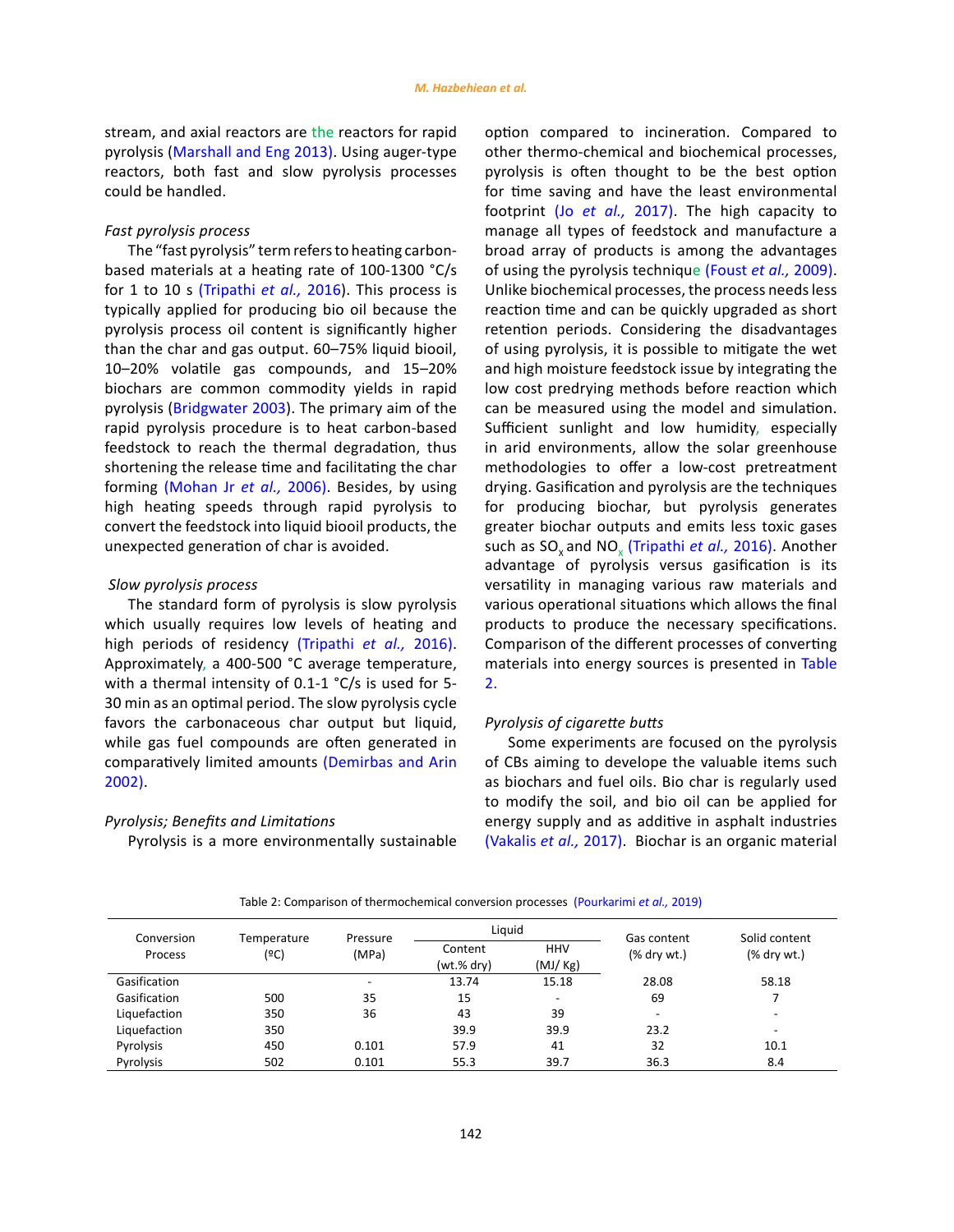Table 3. The CBs pyrolysis methods and results Table 3. The CBs pyrolysis methods and results

<span id="page-10-0"></span>

| Objective of study                                                                                                                           | Product(s)                                   | Highlights                                                                                                                                                                                                                                                                                                                                                                                                                                                                                                                                                                                                                                                                                                                                                                                                          | Reference                          |
|----------------------------------------------------------------------------------------------------------------------------------------------|----------------------------------------------|---------------------------------------------------------------------------------------------------------------------------------------------------------------------------------------------------------------------------------------------------------------------------------------------------------------------------------------------------------------------------------------------------------------------------------------------------------------------------------------------------------------------------------------------------------------------------------------------------------------------------------------------------------------------------------------------------------------------------------------------------------------------------------------------------------------------|------------------------------------|
| Manufacture of ester-rich<br>bio-oil by pyrolysis of used<br>cigarette filters                                                               | Ester-rich<br>bio-oil                        | Due to the high heating frequency under MAP conditions, the pyrolysis<br>$\bullet$<br>output was greatly improved with the the help of microwave absorber<br>silicon carbide in the reactor as well as the application of methanol to N <sub>2</sub><br>carrier gas;<br>MAP heating method led to 29.17% bio-oil from CBs compared to to the<br>conventional tubular muffle furnace heating method which yields 0% of<br>bio-oil. The bio-oil yield from CBs increased from 29.17% to 46.71% due<br>to the introduction of methanol.<br>• Gas chromatography/mass spectrometry findings showed that esters,<br>particularly methyl acetate (over 12%). were the major components of<br>bio-oils (over 40%)<br>• The UCF bio-char showed mesoporous properties (e.g., over 500 $m^2/g$ of<br>specific surface area). | Wang et al.,<br>2020               |
| Treatment of the recycled<br>CBs to produce electrically<br>conducted materials                                                              | Conducting<br>material                       | In a simple process, the conductive substances were produced through<br>heat treatment of the recycled cigarette filters.<br>Since no pretreatment of the used cigarette filters was needed prior to<br>the carbonization phase, it was cost-effective.<br>• The current-voltage curve of the product showed a marked<br>improvement in conductivity, supporting the application of the<br>substance in electronic conduction.                                                                                                                                                                                                                                                                                                                                                                                      | Ghosh et al.,<br>2017              |
| The effect of<br>carbonization<br>temperature of waste CBs<br>on Na-storage capacity of<br>N-doped hard carbon<br>anode                      | N-doped<br>hard carbon<br>anode              | • Waste CBs for the sodium ion battery anode was reused through the<br>pyrolysis carbonization process at 700 °C and 800 °C.<br>• The morphology and electrochemical efficiency of N-doped waste CBs<br>hard carbon (NWHC) were influenced by the temperature of the<br>carbonization process.<br>The reversible discharge power of NWHC-700 anode was 300 mAh/g at<br>25 mAh/g for 200 cycles and 135 mAh/g even at 1500 mAh/g for 2000<br>cycles, higher than 241 mAh/g and 105 mAh/g of NWHC-800 anode,<br>respectively.                                                                                                                                                                                                                                                                                         | Hou et al.,<br>2019                |
| Lead removal by charred<br>carbon from the pyrolysis<br>of used cigarette filters                                                            | Nitric acid<br>modified<br>charred<br>carbon | Charred carbon was produced by the simple pyrolysis of the CBs.<br>$\bullet$<br>The effects of the pH of the lead solution, the adsorbent dosage, the<br>initial lead concentration and the contact time of the two carbons were<br>studied.<br>• The adsorbent dosage impact was virtually equivalent for both modified<br>and unmodified carbons with an average value of 0.1 g<br>• The adsorption results were fitted with the Freundlich and Langmuir<br>isothermic models.<br>• The removal performances for non-modified and HNO <sub>3</sub> -modified<br>carbons were calculated at an initial lead concentration of 600 mg/L at<br>66 and 74.5 mg/g, respectively.                                                                                                                                        | Masoudi<br>Soltani et al.,<br>2015 |
| Effects of pyrolysis<br>conditions on the porous<br>structure construction of<br>mesoporous charred<br>carbon from used<br>cigarette filters | Mesoporous<br>charred<br>carbon              | • One-step pyrolysis was used to synthesize mesoporous charred carbon<br>from the used cigarettes filters.<br>• Complete factorial configuration of experiments, including heating<br>intensity, soaking period and pyrolysis temperature, was used at three<br>rates for each factor.<br>• The temperature and heating volume of the synthesized coal had the<br>most important impact on the overall surface area.<br>• At a pyrolysis temperature of 900 °C, the maximum surface area (597<br>$m^2$ /g) was achieved when the substrate was heated at 5 °C/min and kept<br>at this level for 3 h.<br>• The $N_2$ adsorption – desorption isotherm generated showed some<br>degree of mesoporosity in charred carbon at an average pore size of 3.32<br>nm.                                                       | Soltani et al.,<br>2014            |
| The effect of pre-swelling<br>on activated carbon from<br>CBs                                                                                | Activated<br>carbon                          | • CBs were impregnated with various proportions of NaOH solutions and<br>then pyrolyzed.<br>Phenol and carboxyl were evaluated using FTIR.<br>٠<br>The activated carbon specific surface area was about < 900 m <sup>2</sup> /g.<br>$\bullet$<br>The iodine number verified the maximum activated carbon capacities<br>(1143.34).<br>Tests revealed that filter fiber pre-swelling can raise the average<br>$\bullet$<br>activated carbon surface by 47%.                                                                                                                                                                                                                                                                                                                                                           | Koochaki et<br>al., 2019           |
| Dry physical mixing of<br>cigarette filters with KOH<br>prior to porous carbon<br>synthesis                                                  | Porous<br>carbon                             | This analysis measured the impact of physical mixing of cigarette filters<br>$\bullet$<br>with KOH powder on the final characteristics of carbonated porous<br>carbon<br>Dry KOH functional mixing of cigarette filters has been observed to<br>minimize the specific surface area of Brunauer, Emmet and Teller by<br>about 79%.<br>This indicated that dry KOH impregnation to CBs as a carbon precursor<br>for porous carbon synthesis would not be an acceptable method for<br>achieving a higher surface area.                                                                                                                                                                                                                                                                                                 | Soltani and<br>Yazdi 2012          |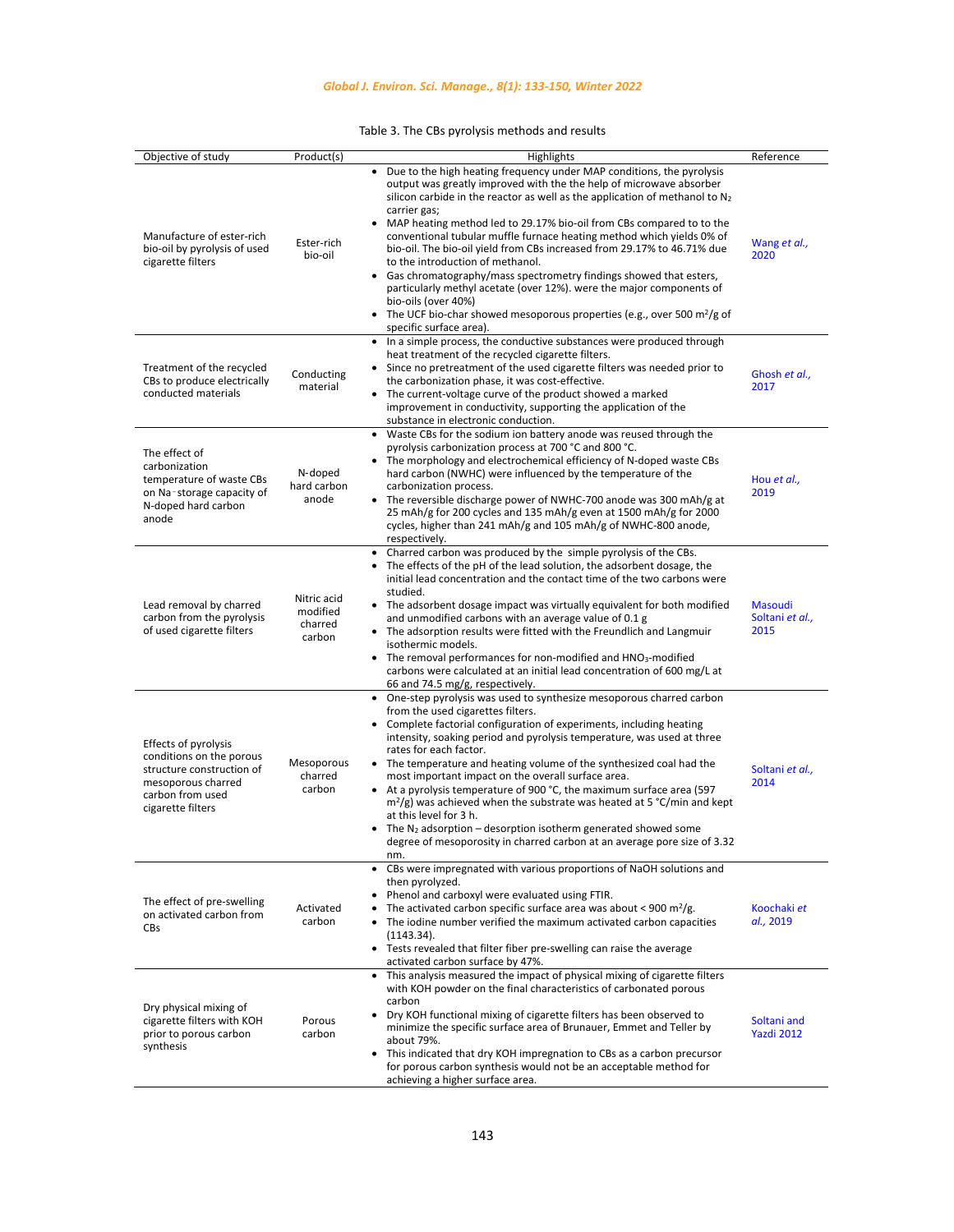#### *M. Hazbehiean et al.*



produced by pyrolyzing carbon-based feedstocks and is better characterized as a "soil conditioner." The addition of biochar to soil would act as a carbon sink. The characteristics of biochar have been considered to be extremely heterogeneous, both inside the independent bio-char grains and among the biochars derived from different feedstocks and/ or under different pyrolysis conditions. Bio-oil can be easily preserved and shipped as it is a green liquid fuel. It can be used as an alternative to fuel oil or diesel in a variety of stationary cases such as boilers, furnaces, generators, and electricity-generating turbines. Alternatively, the crude oil could be used to make adhesives, phenol-formaldehyde-type resins, wood flavors [\(Xiu and Shahbazi 2012\)](#page-13-0). Table 3 provides a summary of the studies yet have been conducted on the pyrolysis of CBs, and elaborates on the methods, properties, yield, etc, related to the extraction of bio oil and biochar from CBs. The used cigarette filters (UCF) were utilized to produce esterrich bio-oil via a cleaner production process, namely MAP. The pyrolysis efficiency was significantly enhanced owing to the high heating rate under MAP with the help of microwave absorber silicon carbide

(SiC) in reactor and addition of methanol. Compared to the traditional tubular muffle furnace heating method yielding 0% of bio oil, the MAP heating method extracted 29.17% of bio oil from UCF. Using the MAP, the bio oil yield from UCF increased from 29.17% to 46.71% due to the introduction of methanol.  $N_2$  with a flow rate of 800 mL/min was passed through the MAP reactor for 10 min at the beginning of the experiment. The heating was then achieved by a steady stream of 800 mL/min  $N_2$  using a 1000 W microwave (about 80 °C/min). To complete the operation, the temperature was eventually increased to 600 °C and maintained at this temperature for 10 min. Fig. 4 shows a schema of the system employed for the pyrolysis method. The results of this study showed that by adding methanol to the mobile phase, the bio oil yield would be 17.54% higher. If the projected CBs are fully exploited, about 358065  $m^3$  of bio oil would be produced annually [\(Wang](#page-13-0) *et al.,* 2020).

The products of CBs pyrolysis, are mostly in solidphase for different applications. The electrically conductive substrates [\(Ghosh](#page-13-0) *et al.,* 2017) were developed, and it has been shown that addition of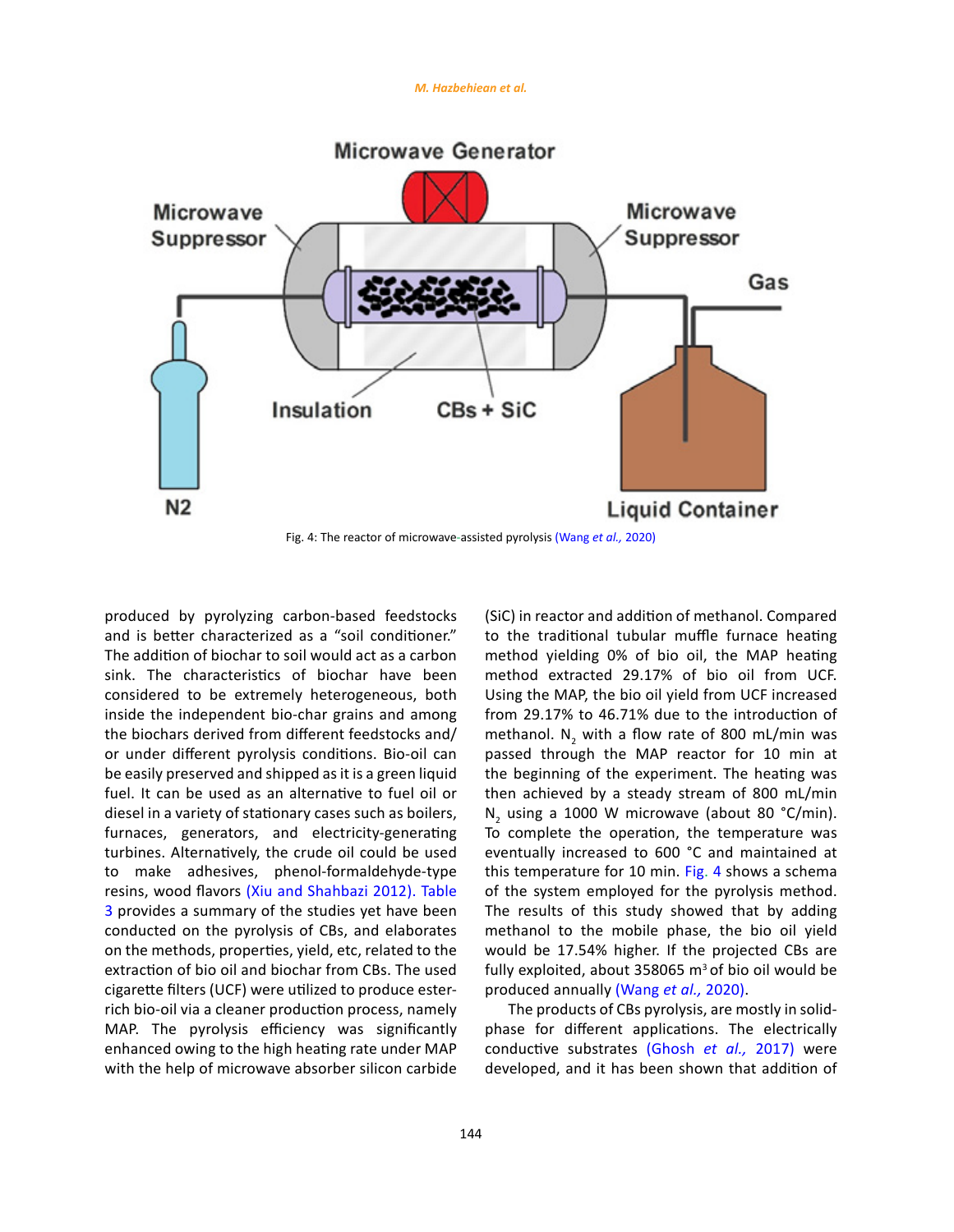12 wt% of pyrolyzed CBs to DI water increases its conductivity by at least one order. The results of N-doped hard carbon anode preparation [\(Hou](#page-13-0) *et al.,* [2019\)](#page-13-0) indicated that the reversible discharge power of NWHC-700 anode was 300 mAh/g at 25 mAh/g for 200 cycles and 135 mAh/g even at 1500 mAh/g for 2000 cycles, higher than 241 mAh/g and 105 mAh/g of NWHC-800 anode, respectively. Nitric acid-modified charred carbon [\(Masoudi Soltani](#page-13-0) *et al.,* [2015\)](#page-13-0) was utilized to lead ion removal, and the results showed that at an initial lead concentration of 600 mg/L, the removal efficiencies were 66 74.5 mg/g and 74.5 mg/g for non-modified and HNO<sub>3</sub>-modified carbons, respectively. Mesoporous charred carbon [\(Soltani](#page-13-0) *et al.,* 2014) was developed and at a pyrolysis temperature of 900 °C, the maximum surface area (597 m $^{2}/g$ ) was achieved when the substrate was heated at 5 °C/min and maintained at this level for 3 h. The generated  $N<sub>2</sub>$ adsorption–desorption isotherm showed some degree of mesoporosity in charred carbon at an average pore size of 3.32 nm. Moreover, pre-swelled activated carbon [\(Koochaki](#page-13-0) *et al.,* 2019), and KOH treated porous carbon ث were obtained as solid products by using the pyrolysis method for CBs recycling.

#### **CONCLUSIONS**

Compared to other biochemical and thermochem-ical methods, pyrolysis is an economically efficient alternative disposal system for biomass waste. Considering the large amount of CBs waste produced globally, the pyrolysis of CBs with the objective of generating different valuable items holds a promising potential. Biochars can be further processed into valuable materials such as activated carbons. System parameters and activation strategies have a significant impact on biochar properties and performance. A number of recent experiments have shown the advantages of using the pyrolysis of CBs for the development of valuable products, particularly biochars. Although the biggest problem of the pyrolysis process is the moisture of the input feed, its most important advantage is the conversion of feed into valuable materials in a one-step process at moderate temperatures. The following issues can be addressed as part of future study: a) the recycling and integration of the gas portion again into the pyrolysis reaction, including certain heat requirements for the thermal decomposition of CBs into biochar product can improve the efficiency of pyrolysis system and economic feasibility; b) the co-pyrolysis of CBs with various materials and biomass waste and their effects on the enhancement of the target product yield while reducing the production of undesirable products; c) further examination of the application of microwave-assisted technologies to transform CBs waste into high quality products such as liquid fuel oils; and d) using models and experiments to attain products with the specific properties and yielding required for the final potential use (e.g. capacitors, pollutant adsorbents) and enhancing the manufacturing structures and processes (such as pyrolysis pressure, temperature and retention time). Tackling the technical issues accossiated with the pyrolysis of CBs to produce valuable goods would help to develope its use in waste handeling and recycling of different compounds which can directly be used or converted into the other final products. Adequate economic and thermodynamic evaluation should also be done on methods of converting CBs into valuable products. The results of this study can mitigate the hazards of spreading CBs in the environment and create added value in the pyrolysis process.

### **AUTHOR CONTRIBUTIONS**

M. Hazbehiean performed investigation, data collection, and also done the partial analysis. N. Mokhtarian and A. Hallajisani performed data analysis in the study. All authors contributed to literature, supervision, and writing the original draft. A. Hallajisani edited and corrected the manuscript.

#### **ACKNOWLEDGMENTS**

This study has not received any specific grant from funding agencies in the public, commercial, or not-for-profit sectors.

### **CONFLICT OF INTEREST**

The ethical issues including plagiarism, informed consent, misconduct, data fabrication and, or falsification, double publication and, or submission, and redundancy have been completely witnessed by the authors.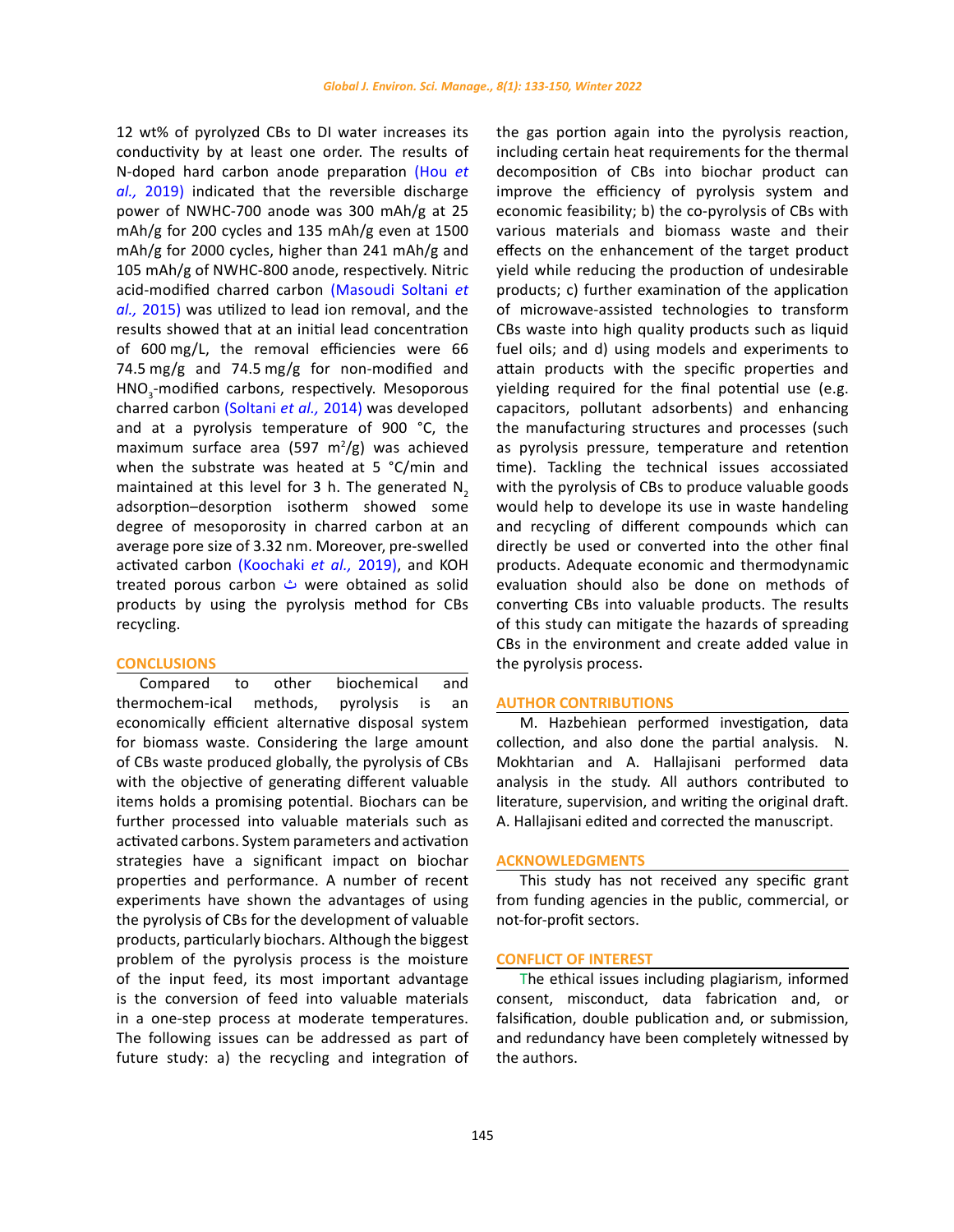## <span id="page-13-0"></span>**OPEN ACCESS**

This article is licensed under a Creative Commons Attribution 4.0 International License, which permits use, sharing, adaptation, distribution and reproduction in any medium or format, as long as you give appropriate credit to the original author(s) and the source, provide a link to the Creative Commons license, and indicate if changes were made. The images or other third party material in this article are included in the article's Creative Commons license, unless indicated otherwise in a credit line to the material. If material is not included in the article's Creative Commons license and your intended use is not permitted by statutory regulation or exceeds the permitted use, you will need to obtain permission directly from the copyright holder. To view a copy of this license, visit: [http://creativecommons.org/](http://creativecommons.org/licenses/by/4.0/ ) [licenses/by/4.0/](http://creativecommons.org/licenses/by/4.0/ )

## **ABBREVIATIONS**

| %                    | Percentage                                          |
|----------------------|-----------------------------------------------------|
| °C                   | Degrees Celsius                                     |
| $\degree$ C/min      | Degrees celsius per minute                          |
| °C/s                 | Degrees celsius per second                          |
| μg/g                 | Microgram per gram                                  |
| AgNO <sub>3</sub>    | Silver nitrate                                      |
| month                | Butt/Km/ Cigarette butts per kilometer per<br>month |
| CBs                  | Cigarette butts                                     |
| $CBs/m^2$            | Cigarette butts per square meter                    |
| Cl                   | Chlorine                                            |
| Cm <sup>3</sup> /min | Cubic centimeter per minute                         |
| et al.,              | And others                                          |
| <b>FTIR</b>          | Fourier-transformed infrared<br>spectroscopy        |
| g/g                  | Gram per gram                                       |
| g/mole               | Gram per mole                                       |
| h                    | Hour                                                |
| <b>HHV</b>           | High heat value                                     |
| HNO <sub>3</sub>     | Nitric acid                                         |
| НP                   | Hazardous properties                                |
| J/q                  | Joule per gram                                      |
| Кq                   | Kilogram                                            |

| кон             | Potassium hydroxide                          |
|-----------------|----------------------------------------------|
| L               | Litre                                        |
| m               | meter                                        |
| $m^2/g$         | Square meter per gram                        |
| mAh/g           | Milliamper hours per gram                    |
| MAP             | Microwave assisted pyrolysis                 |
| mg/g            | Miligram per gram                            |
| mg/Kg           | Miligram per kilogram                        |
| mg/Kg/<br>month | Miligram per kilogram per month              |
| mg/L            | Miligram per litre                           |
| min             | Minute                                       |
| mL              | Mililitre                                    |
| mL/mm           | Mililitre prt millimeter                     |
| mт              | Milimeter                                    |
| $N_{2}$         | Nitrogen                                     |
| NaOH            | Sodium hydroxide                             |
| NO.             | Nitrogen oxides                              |
| пm              | Nanometer                                    |
| <b>NWHC</b>     | N-doped waste cigarette butts hard<br>carbon |
| PACs            | Polycyclic aromatic compounds                |
| PAHs            | Polycyclic aromatic hydrocarbons             |
| pН              | Power of hydrogen                            |
| S               | Second                                       |
| $SO_{x}$        | Sulfur oxides                                |
| UCF             | Used cigarette filters                       |
| UV              | Ultra violet                                 |
| W               | Watt                                         |
| <b>WHO</b>      | World Health Orcanization                    |

#### **REFERENCES**

- [Aeslina, A.; Mohajerani, A., \(2012\). Leachability of heavy metals](https://ieeexplore.ieee.org/abstract/document/6423017) [from fired clay bricks incorporated with cigarette butts. 2012](https://ieeexplore.ieee.org/abstract/document/6423017) [IEEE Symp. Busin., Eng. Ind. Appl., IEEE: 872-877](https://ieeexplore.ieee.org/abstract/document/6423017) **(6 pages)**.
- [Al Shra'ah, A.; Helleur, R., \(2014\). Microwave pyrolysis of cellulose](https://www.sciencedirect.com/science/article/abs/pii/S0165237013002209) [at low temperature. J. Anal. Appl. Pyrolysis. 105: 91-99](https://www.sciencedirect.com/science/article/abs/pii/S0165237013002209) **(9 pages)**.
- [Araújo, M.C.B.; Costa, M.F., \(2019\). A critical review of the issue of](https://www.sciencedirect.com/science/article/abs/pii/S0013935119300787) [cigarette butt pollution in coastal environments. Environ. Res.](https://www.sciencedirect.com/science/article/abs/pii/S0013935119300787) [172: 137-149](https://www.sciencedirect.com/science/article/abs/pii/S0013935119300787) **(13 pages)**.
- [Ariza, E.; Jiménez, J.A.; Sardá, R., \(2008\). Seasonal evolution of](https://www.sciencedirect.com/science/article/abs/pii/S0956053X07004230) [beach waste and litter during the bathing season on the Catalan](https://www.sciencedirect.com/science/article/abs/pii/S0956053X07004230) [coast. Waste Manage. 28\(12\): 2604-2613](https://www.sciencedirect.com/science/article/abs/pii/S0956053X07004230) **(10 pages)**.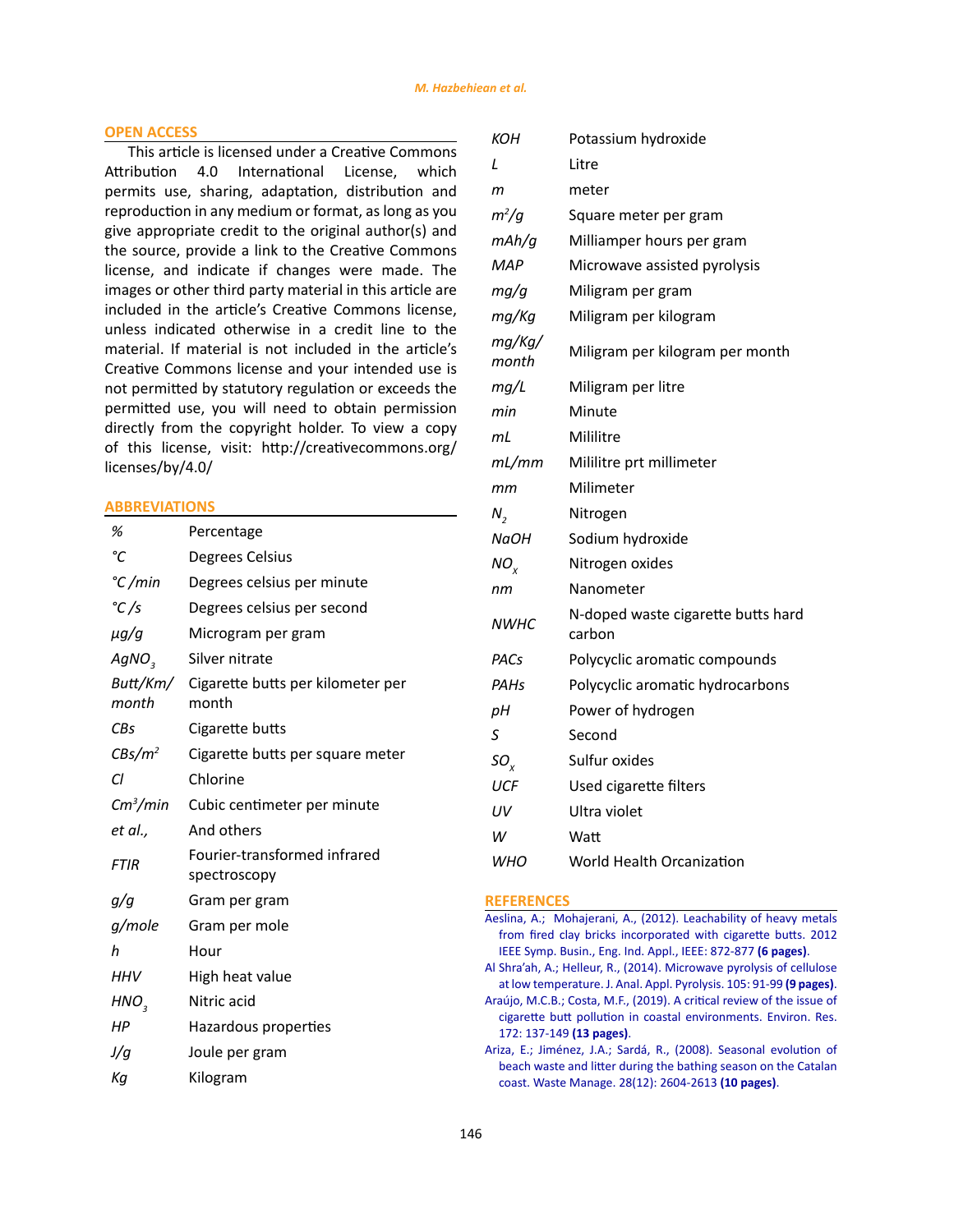Ariza, E.; Leatherman, S.P., (2012)[. No-smoking policies and their](https://meridian.allenpress.com/jcr/article-abstract/28/1A/143/27182)  [outcomes on US beaches. J. Coastal Res. 28\(1A\): 143-147](https://meridian.allenpress.com/jcr/article-abstract/28/1A/143/27182) **(5 [pages\)](https://meridian.allenpress.com/jcr/article-abstract/28/1A/143/27182)**.

[Asensio-Montesinos, F.; Anfuso, G.; Williams, A., \(2019\). Beach](https://www.sciencedirect.com/science/article/abs/pii/S0025326X19301201)  [litter distribution along the western Mediterranean coast of](https://www.sciencedirect.com/science/article/abs/pii/S0025326X19301201)  [Spain. Mar. Pollut. Bull. 141: 119-126](https://www.sciencedirect.com/science/article/abs/pii/S0025326X19301201) **(8 pages)**.

- [Bandi, R.; Devulapalli, N.P.; Dadigala, R.; Gangapuram, B.R.;](https://pubs.acs.org/doi/abs/10.1021/acsomega.8b01743)  [Guttena V., \(2018\). Facile conversion of toxic cigarette butts to](https://pubs.acs.org/doi/abs/10.1021/acsomega.8b01743)  [N, S-codoped carbon dots and their application in fluorescent](https://pubs.acs.org/doi/abs/10.1021/acsomega.8b01743)  [film, security ink, bioimaging, sensing and logic gate operation.](https://pubs.acs.org/doi/abs/10.1021/acsomega.8b01743)  [ACS Omega 3\(10\): 13454-13466](https://pubs.acs.org/doi/abs/10.1021/acsomega.8b01743) **(13 pages)**.
- [Barnes, R.L., \(2011\). Regulating the disposal of cigarette butts as](https://tobaccocontrol.bmj.com/content/20/Suppl_1/i45.short)  [toxic hazardous waste. Tobacco control 20 Suppl 1\(Suppl\\_1\):](https://tobaccocontrol.bmj.com/content/20/Suppl_1/i45.short)  i45-i48 **[\(4 pages\)](https://tobaccocontrol.bmj.com/content/20/Suppl_1/i45.short)**.
- [Bonanomi, G.; Incerti, G.; Cesarano G.; Gaglione, S.A.; Lanzotti, V.,](https://journals.plos.org/plosone/article?id=10.1371/journal.pone.0117393)  [\(2015\). Cigarette butt decomposition and associated chemical](https://journals.plos.org/plosone/article?id=10.1371/journal.pone.0117393)  [changes assessed by 13 C CPMAS NMR. PLoS One 10\(1\):](https://journals.plos.org/plosone/article?id=10.1371/journal.pone.0117393)  [e0117393](https://journals.plos.org/plosone/article?id=10.1371/journal.pone.0117393) **(16 pages)**.
- [Bridgewater, A.; Czernik, S.; Piskorz J., \(2001\). An overview of fast](https://books.google.com/books?hl=en&lr=&id=6QD69PvV0foC&oi=fnd&pg=PR1&dq=Progress+in+Thermochemical+Biomass+Conversion.+Oxford:+Blackwell+Science:+977-997+&ots=tqZJL5bbI5&sig=9Td33c4gVQDrBqUKXUx5INMpNVs#v=onepage&q&f=false)  [pyrolysis. Progress in thermochemical biomass conversion.](https://books.google.com/books?hl=en&lr=&id=6QD69PvV0foC&oi=fnd&pg=PR1&dq=Progress+in+Thermochemical+Biomass+Conversion.+Oxford:+Blackwell+Science:+977-997+&ots=tqZJL5bbI5&sig=9Td33c4gVQDrBqUKXUx5INMpNVs#v=onepage&q&f=false)  [Oxford: Blackwell Science: 977-997](https://books.google.com/books?hl=en&lr=&id=6QD69PvV0foC&oi=fnd&pg=PR1&dq=Progress+in+Thermochemical+Biomass+Conversion.+Oxford:+Blackwell+Science:+977-997+&ots=tqZJL5bbI5&sig=9Td33c4gVQDrBqUKXUx5INMpNVs#v=onepage&q&f=false) **(21 pages)**.
- [Bridgwater, A.; Peacocke, G., \(2000\). Fast pyrolysis processes for](https://www.sciencedirect.com/science/article/abs/pii/S1364032199000076)  [biomass. Renewable Sustainable Energy Rev. 4\(1\): 1-73](https://www.sciencedirect.com/science/article/abs/pii/S1364032199000076) **(73 [pages\)](https://www.sciencedirect.com/science/article/abs/pii/S1364032199000076)**.
- [Chevalier, Q.; El Hadri, H.; Petitjean, P.; Bouhnik-Le Coz, M.;](https://www.sciencedirect.com/science/article/abs/pii/S0045653517319355)  [Reynaud, S.; Grassl, B.; Gigault, J., \(2018\). Nano-litter from](https://www.sciencedirect.com/science/article/abs/pii/S0045653517319355)  [cigarette butts: Environmental implications and urgent](https://www.sciencedirect.com/science/article/abs/pii/S0045653517319355)  [consideration. Chemosphere](https://www.sciencedirect.com/science/article/abs/pii/S0045653517319355) 194: 125-130 **(6 pages)**.
- [Conservancy, O., \(2018\). Building a clean swell. International](https://oceanconservancy.org/wp-content/uploads/2018/07/Building-A-Clean-Swell.pdf)  [Coastal Cleanup](https://oceanconservancy.org/wp-content/uploads/2018/07/Building-A-Clean-Swell.pdf) **(28 pages)**.
- [Curtis, C.; Novotny, T.E.; Lee, K.; Freiberg, M.; McLaughlin, I., \(2017\).](https://tobaccocontrol.bmj.com/content/26/1/113.short)  [Tobacco industry responsibility for butts: a model tobacco waste](https://tobaccocontrol.bmj.com/content/26/1/113.short)  [act. Tobacco Control](https://tobaccocontrol.bmj.com/content/26/1/113.short) 26(1): 113-117 **(5 pages)**.
- Czajczyńska, D.; Anguilano, L.; Ghazal, H.; Krzyżyńska, R.; Reynolds, A.; Spencer, N.; Jouhara, H., (2017). Potential of pyrolysis processes in the waste management sector. Therm. Sci. Eng. Prog. 3: 171-197 **(27 pages)**.
- [Demirbas, A.; Arin, G., \(2002\). An overview of biomass pyrolysis.](https://www.tandfonline.com/doi/abs/10.1080/00908310252889979)  [Energy sources 24\(5\): 471-482](https://www.tandfonline.com/doi/abs/10.1080/00908310252889979) **(12 pages)**.
- [Diebold, J. P.; Bridgwater, A.V., \(1997\). Overview of fast pyrolysis](https://link.springer.com/chapter/10.1007/978-94-009-1559-6_1)  [of biomass for the production of liquid fuels. Developments](https://link.springer.com/chapter/10.1007/978-94-009-1559-6_1)  [in Thermochemical Biomass Conversion: Volume 1 / Volume](https://link.springer.com/chapter/10.1007/978-94-009-1559-6_1)  [2. A.V. Bridgwater and D. G. B. Boocock. Dordrecht, Springer](https://link.springer.com/chapter/10.1007/978-94-009-1559-6_1)  [Netherlands](https://link.springer.com/chapter/10.1007/978-94-009-1559-6_1)**:** 5-23 **(19 pages)**.
- Dieng, H.; Rajasaygar, S.; Ahmad, A.H.; Ahmad, H.; Rawi, C.S. M.; Zuharah, W.F.; Satho, T.; Miake, F.; Fukumitsu, Y.; Saad, A.R., (2013). Turning cigarette butt waste into an alternative control tool against an insecticide-resistant mosquito vector. Acta Trop. 128(3): 584-590 **(7 pages)**.
- [Dieng, H.; Rajasaygar, S.; Ahmad, A.H.; Rawi, C.S. M.; Ahmad, H.;](https://www.sciencedirect.com/science/article/abs/pii/S0001706X13003240)  [Satho, T.; Miake, F.; Zuharah, W.F.; Fukumitsu, Y.; Saad, A.R.,](https://www.sciencedirect.com/science/article/abs/pii/S0001706X13003240)  [\(2014\). Indirect effects of cigarette butt waste on the dengue](https://www.sciencedirect.com/science/article/abs/pii/S0001706X13003240)  [vector Aedes aegypti \(Diptera: Culicidae\). Acta Trop. 130: 123-](https://www.sciencedirect.com/science/article/abs/pii/S0001706X13003240) 130 **[\(8 pages\)](https://www.sciencedirect.com/science/article/abs/pii/S0001706X13003240)**.
- [Dieng, H.; Saifur, R.G.; Ahmad, A.H.; Rawi, C.S. M.; Boots, M.;](https://bioone.org/journals/journal-of-the-american-mosquito-control-association/volume-27/issue-3/11-6124.1/Discarded-Cigarette-Butts-Attract-Females-and-Kill-the-Progeny-of/10.2987/11-6124.1.short)  [Satho, T.; Zuharah, W.F.; Fadzly, N.; Althbyani, A.; Miake, F.,](https://bioone.org/journals/journal-of-the-american-mosquito-control-association/volume-27/issue-3/11-6124.1/Discarded-Cigarette-Butts-Attract-Females-and-Kill-the-Progeny-of/10.2987/11-6124.1.short)  [\(2011\). Discarded cigarette butts attract females and kill the](https://bioone.org/journals/journal-of-the-american-mosquito-control-association/volume-27/issue-3/11-6124.1/Discarded-Cigarette-Butts-Attract-Females-and-Kill-the-Progeny-of/10.2987/11-6124.1.short)  [progeny of Aedes albopictus. J. Am. Mosq. Control Assoc.](https://bioone.org/journals/journal-of-the-american-mosquito-control-association/volume-27/issue-3/11-6124.1/Discarded-Cigarette-Butts-Attract-Females-and-Kill-the-Progeny-of/10.2987/11-6124.1.short) 27(3): 263-271 **[\(9 pages\)](https://bioone.org/journals/journal-of-the-american-mosquito-control-association/volume-27/issue-3/11-6124.1/Discarded-Cigarette-Butts-Attract-Females-and-Kill-the-Progeny-of/10.2987/11-6124.1.short)**.
- [Dobaradaran, S.; Nabipour, I.; Saeedi, R.; Ostovar, A.; Khorsand, M.;](https://tobaccocontrol.bmj.com/content/26/4/461.short) [Khajeahmadi, N.; Hayati, R.; Keshtkar, M., \(2017\). Association of](https://tobaccocontrol.bmj.com/content/26/4/461.short) [metals \(Cd, Fe, As, Ni, Cu, Zn and Mn\) with cigarette butts in](https://tobaccocontrol.bmj.com/content/26/4/461.short) [northern part of the Persian Gulf. Tobacco control 26\(4\): 461-](https://tobaccocontrol.bmj.com/content/26/4/461.short) 463 **[\(3 pages\)](https://tobaccocontrol.bmj.com/content/26/4/461.short)**.
- [Dobaradaran, S.; Schmidt, T.C.; Lorenzo-Parodi, N.; Jochmann,](https://www.sciencedirect.com/science/article/abs/pii/S0269749119302295) [M.A.; Nabipour, I.; Raeisi, A.; Stojanović, N.; Mahmoodi, M.,](https://www.sciencedirect.com/science/article/abs/pii/S0269749119302295) [\(2019\). Cigarette butts: An overlooked source of PAHs in the](https://www.sciencedirect.com/science/article/abs/pii/S0269749119302295) [environment? Environ. Pollut. 249: 932-939](https://www.sciencedirect.com/science/article/abs/pii/S0269749119302295) **(8 pages)**.
- [Elliott, M., \(2014\). Integrated marine science and management:](https://europepmc.org/article/med/25091733) [Wading through the morass. Mar. Pollut. Bull. 86\(1\): 1-4](https://europepmc.org/article/med/25091733) **(4 [pages\)](https://europepmc.org/article/med/25091733)**.
- [Foust, T.D.; Aden, A.; Dutta, A.; Phillips, S., \(2009\). An economic](https://link.springer.com/article/10.1007/s10570-009-9317-x) [and environmental comparison of a biochemical and a](https://link.springer.com/article/10.1007/s10570-009-9317-x) [thermochemical lignocellulosic ethanol conversion processes.](https://link.springer.com/article/10.1007/s10570-009-9317-x) [Cellulose 16\(4\): 547-565](https://link.springer.com/article/10.1007/s10570-009-9317-x) **(19 pages)**.
- [Ghosh, T.K.; Sadhukhan, S.; Rana, D.; Sarkar, G.; Das, C.;](https://research.caluniv.ac.in/publication/treatment-of-recycled-cigarette-butts-man-made-pollutants) [Chattopadhyay, S.; Chattopadhyay, D.; Chakraborty, M., \(2017\).](https://research.caluniv.ac.in/publication/treatment-of-recycled-cigarette-butts-man-made-pollutants) [Treatment of recycled cigarette butts \(man-made pollutants\) to](https://research.caluniv.ac.in/publication/treatment-of-recycled-cigarette-butts-man-made-pollutants) [prepare electrically conducting Material. J. Indian Chem. Soc.](https://research.caluniv.ac.in/publication/treatment-of-recycled-cigarette-butts-man-made-pollutants) [94\(8\): 863-870](https://research.caluniv.ac.in/publication/treatment-of-recycled-cigarette-butts-man-made-pollutants) **(8 pages)**.
- [González Alonso, S.; Valcárcel, Y.; Montero, J.C.; Catalá, M., \(2012\).](https://www.sciencedirect.com/science/article/abs/pii/S004896971101360X) [Nicotine occurrence in bottled mineral water: Analysis of 10](https://www.sciencedirect.com/science/article/abs/pii/S004896971101360X) [brands of water in Spain. Sci. Total Environ. 416: 527-531](https://www.sciencedirect.com/science/article/abs/pii/S004896971101360X) **(5 [pages\)](https://www.sciencedirect.com/science/article/abs/pii/S004896971101360X)**.
- [Green, A. L.R.; Putschew, A.; Nehls, T., \(2014\). Littered cigarette](https://www.sciencedirect.com/science/article/pii/S0022169414004107) [butts as a source of nicotine in urban waters. J. Hydrol. 519:](https://www.sciencedirect.com/science/article/pii/S0022169414004107) [3466-3474](https://www.sciencedirect.com/science/article/pii/S0022169414004107) **(9 pages)**.
- [Hamzah, Y.; Umar, L., \(2017\). Preparation of creating active carbon](https://iopscience.iop.org/article/10.1088/1742-6596/853/1/012027/meta) [from cigarette filter waste using microwave-induced KOH](https://iopscience.iop.org/article/10.1088/1742-6596/853/1/012027/meta) [activation. J. Phys. Conf. Ser](https://iopscience.iop.org/article/10.1088/1742-6596/853/1/012027/meta) **(5 pages)**.
- [Hou, H.; Yu, C.; Liu, X.; Yao, Y.; Dai, Z.; Li, D., \(2019\). The effect](https://link.springer.com/article/10.1007/s11696-018-00674-w) [of carbonization temperature of waste cigarette butts on Na](https://link.springer.com/article/10.1007/s11696-018-00674-w)[storage capacity of N-doped hard carbon anode. Chem. Pap.](https://link.springer.com/article/10.1007/s11696-018-00674-w) [73\(5\): 1237-1246](https://link.springer.com/article/10.1007/s11696-018-00674-w) **(10 pages)**.
- [Huang, F.; Xu, Y.; Peng, B.; Su, Y.; Jiang, F.; Hsieh, Y.L.; Wei, Q.,](https://pubs.acs.org/doi/abs/10.1021/acssuschemeng.5b00032) [\(2015\). Coaxial electrospun cellulose-core fluoropolymer-shell](https://pubs.acs.org/doi/abs/10.1021/acssuschemeng.5b00032) [fibrous membrane from recycled cigarette filter as separator for](https://pubs.acs.org/doi/abs/10.1021/acssuschemeng.5b00032) [high performance lithium-ion battery. ACS Sustainable Chem.](https://pubs.acs.org/doi/abs/10.1021/acssuschemeng.5b00032) [Eng. 3\(5\): 932-940](https://pubs.acs.org/doi/abs/10.1021/acssuschemeng.5b00032) **(9 pages)**.
- [Jo, J.H.; Kim, S.S.; Shim, J.W.; Lee, Y.E.; Yoo, Y.S., \(2017\). Pyrolysis](https://www.mdpi.com/1996-1073/10/8/1191) [characteristics and kinetics of food wastes. Energies 10\(8\): 1191](https://www.mdpi.com/1996-1073/10/8/1191) **[\(13 pages\)](https://www.mdpi.com/1996-1073/10/8/1191)**.
- [Kabir, G.; Hameed, B.H., \(2017\). Recent progress on catalytic](https://www.sciencedirect.com/science/article/abs/pii/S1364032116310589) [pyrolysis of lignocellulosic biomass to high-grade bio-oil and](https://www.sciencedirect.com/science/article/abs/pii/S1364032116310589) [bio-chemicals. Renewable Sustainable Energy Rev. 70: 945-967](https://www.sciencedirect.com/science/article/abs/pii/S1364032116310589) **[\(23 pages\)](https://www.sciencedirect.com/science/article/abs/pii/S1364032116310589)**.
- [Kadir, A.A.; Mohajerani, A., \(2011\). Recycling cigarette butts in](https://www.icevirtuallibrary.com/doi/abs/10.1680/coma.900013) [lightweight fired clay bricks. Proc. Inst. Civ. Eng. Constr. Mater.](https://www.icevirtuallibrary.com/doi/abs/10.1680/coma.900013) [164\(5\): 219-229](https://www.icevirtuallibrary.com/doi/abs/10.1680/coma.900013) **(11 pages)**.
- [Kadir, A.A.; Mohajerani, A., \(2011\). Recycling cigarette butts in](https://www.icevirtuallibrary.com/doi/abs/10.1680/coma.900013) [lightweight fired clay bricks. Proc. Inst. Civ. Eng. Constr. Mater.](https://www.icevirtuallibrary.com/doi/abs/10.1680/coma.900013) [164\(5\): 219-229](https://www.icevirtuallibrary.com/doi/abs/10.1680/coma.900013) **(11 pages)**.
- [Kadir, A.A.; Sarani, N.A., \(2015\). Cigarette butts pollution and](https://www.scientific.net/AMM.773-774.1106.pdf) [environmental impact–A review, in: Applied Mechanics and](https://www.scientific.net/AMM.773-774.1106.pdf) [Materials, Trans Tech Publ 773-774: 1106-1110](https://www.scientific.net/AMM.773-774.1106.pdf) **(5 pages)**.
- [Kadir, A.A.; Sarani, N.A.; Leman, A., \(2015\). Testing on building](https://www.scientific.net/MSF.803.330) [material using waste material in fired clay brick. Mater. Sci.](https://www.scientific.net/MSF.803.330) [Forum, Trans Tech Publ 803](https://www.scientific.net/MSF.803.330)**:** 330-336 **(7 pages)**.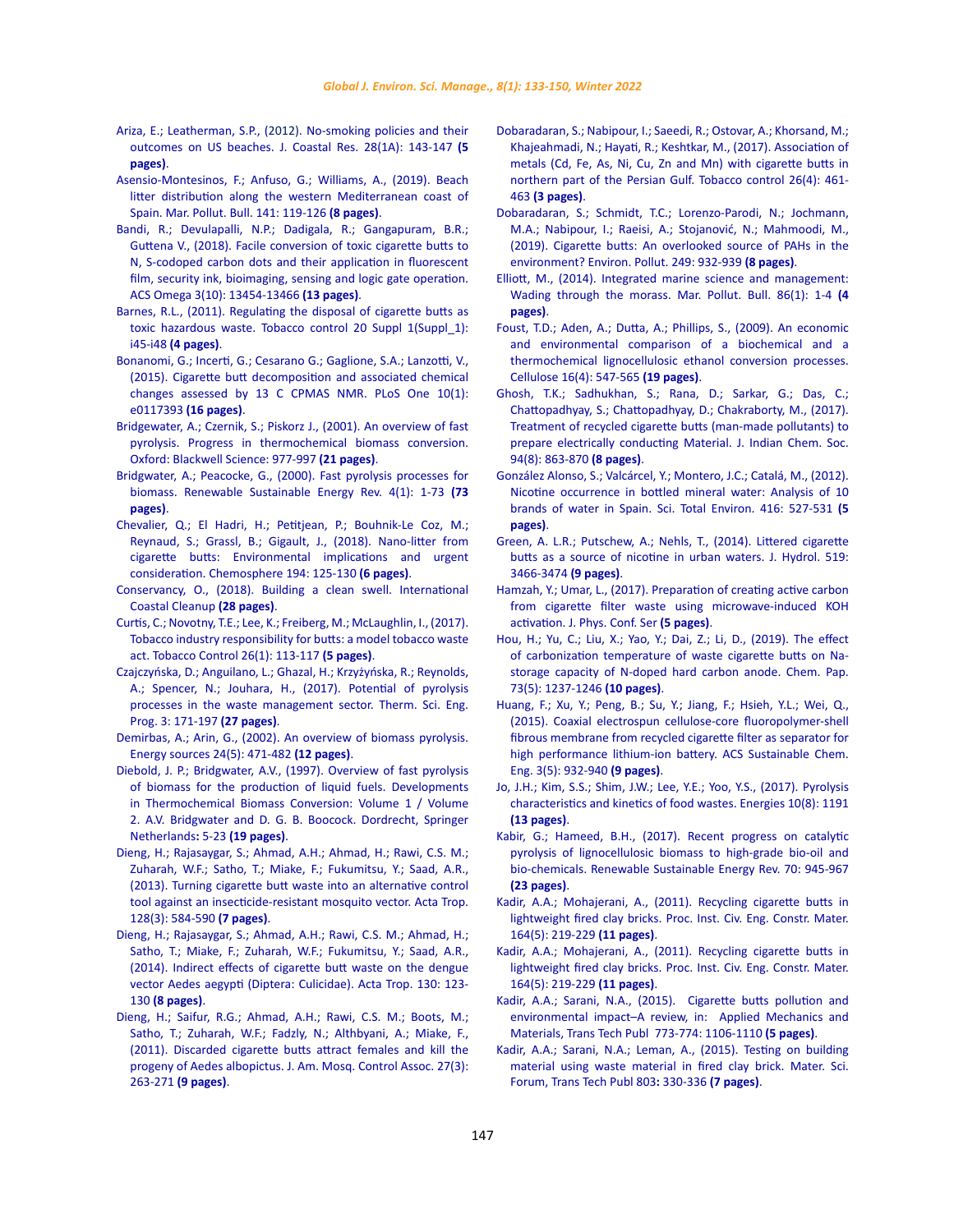- [Karanjkar, P.U.; Coolman, R.J.; Huber, G.W.; Blatnik, M.T.; Almalkie,](https://aiche.onlinelibrary.wiley.com/doi/abs/10.1002/aic.14376)  [S.; de Bruyn Kops, S.M.; Mountziaris, T.J.; Conner, W.C., \(2014\).](https://aiche.onlinelibrary.wiley.com/doi/abs/10.1002/aic.14376)  [Production of aromatics by catalytic fast pyrolysis of cellulose](https://aiche.onlinelibrary.wiley.com/doi/abs/10.1002/aic.14376)  [in a bubbling fluidized bed reactor. AIChE J. 60\(4\): 1320-1335](https://aiche.onlinelibrary.wiley.com/doi/abs/10.1002/aic.14376)  **[\(16 pages\)](https://aiche.onlinelibrary.wiley.com/doi/abs/10.1002/aic.14376)**.
- [Kim, G.P.; Lee, M.; Song, H.D.; Bae, S.; Yi, J., \(2016\). Highly efficient](https://www.sciencedirect.com/science/article/abs/pii/S1566736716300310)  [supporting material derived from used cigarette filter for oxygen](https://www.sciencedirect.com/science/article/abs/pii/S1566736716300310)  [reduction reaction. Catal. Commun. 78: 1-6](https://www.sciencedirect.com/science/article/abs/pii/S1566736716300310) **(6 pages)**.
- Koochaki, C.B.; Khajavi, R.; Rashidi, A.; Mansouri, N.; Yazdanshenas, M., (2019). The effect of pre-swelling on the characteristics of obtained activated carbon from cigarette butts fibers. Biomass Convers. Biorefin.: 1-10 **(10 pages)**.
- [Lam, S.S.; Liew, R.K.; Wong, Y.M.; Azwar, E.; Jusoh, A.; Wahi, R.,](https://link.springer.com/article/10.1007/s12649-016-9804-x)  [\(2017\). Activated Carbon for Catalyst Support from Microwave](https://link.springer.com/article/10.1007/s12649-016-9804-x)  [Pyrolysis of Orange Peel. Waste Biomass Valorization 8\(6\): 2109-](https://link.springer.com/article/10.1007/s12649-016-9804-x) 2119 **[\(11 pages\)](https://link.springer.com/article/10.1007/s12649-016-9804-x)**.
- [Lee, M.; Kim, G.P.; Song, H.D.; Park, S.; Yi, J., \(2014\). Preparation](https://iopscience.iop.org/article/10.1088/0957-4484/25/34/345601/meta)  [of energy storage material derived from a used cigarette filter](https://iopscience.iop.org/article/10.1088/0957-4484/25/34/345601/meta)  [for a supercapacitor electrode. Nanotechnology 25\(34\): 345601](https://iopscience.iop.org/article/10.1088/0957-4484/25/34/345601/meta)  **[\(8 pages\)](https://iopscience.iop.org/article/10.1088/0957-4484/25/34/345601/meta)**.
- [Lee, W.; Lee, C.C., \(2015\). Developmental toxicity of cigarette butts–](https://www.sciencedirect.com/science/article/abs/pii/S0147651314005739) [An underdeveloped issue. Ecotoxicology and environmental](https://www.sciencedirect.com/science/article/abs/pii/S0147651314005739)  [safety 113: 362-368](https://www.sciencedirect.com/science/article/abs/pii/S0147651314005739) **(7 pages)**.
- [Liu, C.; Chen, B.; Yang, J.; Li, C., \(2015\). One-step fabrication of](https://www.tandfonline.com/doi/abs/10.1080/01694243.2015.1062653)  [superhydrophobic and superoleophilic cigarette filters for oil](https://www.tandfonline.com/doi/abs/10.1080/01694243.2015.1062653)[water separation. J. Adhes. Sci. Technol. 29\(22\): 2399-2407](https://www.tandfonline.com/doi/abs/10.1080/01694243.2015.1062653) **(9 [pages\)](https://www.tandfonline.com/doi/abs/10.1080/01694243.2015.1062653)**.
- [Long, Y.; Yu, Y.; Chua, Y.W.; Wu, H., \(2017\). Acid-catalysed cellulose](https://www.sciencedirect.com/science/article/abs/pii/S0016236116312996)  [pyrolysis at low temperatures. Fuel 193: 460-466](https://www.sciencedirect.com/science/article/abs/pii/S0016236116312996) **(7 pages)**.
- [Lucatero, L.M.B.; Ortega, D.T.; Pandiyan, T.; Singh, N.; Singh, H.;](https://www.emerald.com/insight/content/doi/10.1108/ACMM-05-2014-1384/full/html)  [Sarao, T.P.S., \(2016\). Corrosion inhibition studies of cigarette](https://www.emerald.com/insight/content/doi/10.1108/ACMM-05-2014-1384/full/html)  [waste on the iron surface in acid medium: electrochemical and](https://www.emerald.com/insight/content/doi/10.1108/ACMM-05-2014-1384/full/html)  [surface morphology analysis. Anti-Corros. Methods Mater. 63\(4\):](https://www.emerald.com/insight/content/doi/10.1108/ACMM-05-2014-1384/full/html)  245-255 **[\(11 pages\)](https://www.emerald.com/insight/content/doi/10.1108/ACMM-05-2014-1384/full/html)**.
- [Mackay, J.; Eriksen, M.; Shafey, O., \(2006\). The tobacco atlas, 2nd edn](https://books.google.com/books/about/The_Tobacco_Atlas.html?id=3bqXQgAACAAJ)  [Atlanta. Georgia: American Cancer Society: 1-128](https://books.google.com/books/about/The_Tobacco_Atlas.html?id=3bqXQgAACAAJ) **(128 pages)**.
- [Maderuelo-Sanz, R.; Escobar, V.G.; Meneses-Rodríguez, J.M., \(2018\).](https://www.sciencedirect.com/science/article/abs/pii/S0003682X17306217)  [Potential use of cigarette filters as sound porous absorber. Applied](https://www.sciencedirect.com/science/article/abs/pii/S0003682X17306217)  [Acoustics 129: 86-91](https://www.sciencedirect.com/science/article/abs/pii/S0003682X17306217) **(6 pages)**.
- [Marah, M.; Novotny, T.E., \(2011\). Geographic patterns of cigarette](https://tobaccocontrol.bmj.com/content/20/Suppl_1/i42.short)  [butt waste in the urban environment. Tobacco Control 20\(Suppl](https://tobaccocontrol.bmj.com/content/20/Suppl_1/i42.short)  [1\): i42-i44](https://tobaccocontrol.bmj.com/content/20/Suppl_1/i42.short) **(3 pages)**.
- [Marinello, S.; Lolli, F.; Gamberini, R.; Rimini, B., \(2020\). A second](https://www.sciencedirect.com/science/article/abs/pii/S0304389419311999)  [life for cigarette butts? A review of recycling solutions, J. Hazard.](https://www.sciencedirect.com/science/article/abs/pii/S0304389419311999)  Mater. [384: 121245](https://www.sciencedirect.com/science/article/abs/pii/S0304389419311999) **(57 pages)**.
- [Marshall, A.; Eng, P., \(2013\). Commercial application of Pyrolysis](https://docplayer.net/21159272-Commercial-application-of-pyrolysis-technology-in-agriculture.html)  [technology in agriculture; ontario federation of agriculture.](https://docplayer.net/21159272-Commercial-application-of-pyrolysis-technology-in-agriculture.html)  [Ontario AgriCentre: Guelph, ON, Canada](https://docplayer.net/21159272-Commercial-application-of-pyrolysis-technology-in-agriculture.html) **(66 pages)**.
- [Martinez-Ribes, L.; Basterretxea, G.; Palmer, M.; Tintoré, J., \(2007\).](https://digital.csic.es/handle/10261/5901)  [Origin and abundance of beach debris in the Balearic Islands.](https://digital.csic.es/handle/10261/5901)  [Scientia Marina 71\(2\): 305-314](https://digital.csic.es/handle/10261/5901) **(10 pages)**.
- [Mascal, M., \(2019\). 5-\(Chloromethyl\) furfural \(CMF\): a platform for](https://pubs.acs.org/doi/abs/10.1021/acssuschemeng.8b06553)  [transforming cellulose into commercial products. ACS Sustainable](https://pubs.acs.org/doi/abs/10.1021/acssuschemeng.8b06553)  [Chem. Eng. 7\(6\): 5588-5601](https://pubs.acs.org/doi/abs/10.1021/acssuschemeng.8b06553) **(14 pages)**.
- [Masoudi Soltani, S.; Kazemi Yazdi, S.; Hosseini, S.; Bayestie, I., \(2015\).](https://www.tandfonline.com/doi/abs/10.1080/19443994.2013.835751)  [Lead removal from aqueous solution using non-modified and](https://www.tandfonline.com/doi/abs/10.1080/19443994.2013.835751)  [nitric acid-modified charred carbon from the pyrolysis of used](https://www.tandfonline.com/doi/abs/10.1080/19443994.2013.835751)  [cigarette filters. Desalin. Water Treat.](https://www.tandfonline.com/doi/abs/10.1080/19443994.2013.835751) 53(1): 126-138 **(13 pages)**.
- [Micevska, T.; Warne, M.S. J.; Pablo, F.; Patra, R., \(2006\). Variation](https://link.springer.com/article/10.1007/s00244-004-0132-y)

[in, and causes of, toxicity of cigarette butts to a cladoceran and](https://link.springer.com/article/10.1007/s00244-004-0132-y) [microtox. Arch. Environ. Contam. Toxicol.](https://link.springer.com/article/10.1007/s00244-004-0132-y) 50(2): 205-212 **(8 [pages\)](https://link.springer.com/article/10.1007/s00244-004-0132-y)**.

- [Moerman, J.; Potts, G., \(2011\). Analysis of metals leached from](https://tobaccocontrol.bmj.com/content/20/Suppl_1/i30?int_source=trendmd&int_medium=trendmd&int_campaign=trendmd) [smoked cigarette litter. Tobacco control 20\(Suppl 1\): i30-i35](https://tobaccocontrol.bmj.com/content/20/Suppl_1/i30?int_source=trendmd&int_medium=trendmd&int_campaign=trendmd) **(6 [pages\)](https://tobaccocontrol.bmj.com/content/20/Suppl_1/i30?int_source=trendmd&int_medium=trendmd&int_campaign=trendmd)**.
- [Mohajerani, A., \(2012\). Properties improvement of fired clay bricks](https://www.scientific.net/amr.535-537.1723) [incorporating with cigarette butts. Adv. Mat. Res.](https://www.scientific.net/amr.535-537.1723)**,** Trans Tech Publ. 535-537**:** [1723-1730](https://www.scientific.net/amr.535-537.1723) **(8 pages)**.
- [Mohajerani, A.; Kadir, A.A.; Larobina, L., \(2016\). A practical proposal](https://www.sciencedirect.com/science/article/abs/pii/S0956053X16300988) [for solving the world's cigarette butt problem: Recycling in fired](https://www.sciencedirect.com/science/article/abs/pii/S0956053X16300988) [clay bricks. Waste Manage.](https://www.sciencedirect.com/science/article/abs/pii/S0956053X16300988) 52: 228-244 **(17 pages)**.
- [Mohajerani, A.; Tanriverdi, Y.; Nguyen, B.T.; Wong, K.K.; Dissanayake,](https://www.sciencedirect.com/science/article/abs/pii/S0950061817314241) [H.N.; Johnson, L.; Whitfield, D.; Thomson, G.; Alqattan, E.; Rezaei,](https://www.sciencedirect.com/science/article/abs/pii/S0950061817314241) [A., \(2017\). Physico-mechanical properties of asphalt concrete](https://www.sciencedirect.com/science/article/abs/pii/S0950061817314241) [incorporated with encapsulated cigarette butts. Constr. Build.](https://www.sciencedirect.com/science/article/abs/pii/S0950061817314241) Mater. [153: 69-80](https://www.sciencedirect.com/science/article/abs/pii/S0950061817314241) **(12 pages)**.
- [Mohan, D.; Pittman Jr, C.U.; Steele, P.H., \(2006\). Pyrolysis of wood/](https://pubs.acs.org/doi/abs/10.1021/ef0502397) [biomass for bio-oil: a critical review. Energy fuels 20\(3\): 848-889](https://pubs.acs.org/doi/abs/10.1021/ef0502397) **[\(42 pages\)](https://pubs.acs.org/doi/abs/10.1021/ef0502397)**.
- [Mondal, N.K.; Hajra, Chakraborty, A.; D.; Medda, S.; Dey, U.; Datta,](https://www.researchgate.net/profile/Uttiya-Dey-2/publication/274254841_Cigarette_Butt_Waste_and_Its_Effective_Utilization_towards_Larvicidal_Activity_of_Mosquito/links/59fc17bda6fdcca1f2931cdf/Cigarette-Butt-Waste-and-Its-Effective-Utilization-towards-Larvicidal-Activity-of-Mosquito.pdf) [J.K., \(2015\). Cigarette butt waste and its effective utilization](https://www.researchgate.net/profile/Uttiya-Dey-2/publication/274254841_Cigarette_Butt_Waste_and_Its_Effective_Utilization_towards_Larvicidal_Activity_of_Mosquito/links/59fc17bda6fdcca1f2931cdf/Cigarette-Butt-Waste-and-Its-Effective-Utilization-towards-Larvicidal-Activity-of-Mosquito.pdf) [towards larvicidal activity of mosquito. Int. J. Sci. Res. Environ. Sci.](https://www.researchgate.net/profile/Uttiya-Dey-2/publication/274254841_Cigarette_Butt_Waste_and_Its_Effective_Utilization_towards_Larvicidal_Activity_of_Mosquito/links/59fc17bda6fdcca1f2931cdf/Cigarette-Butt-Waste-and-Its-Effective-Utilization-towards-Larvicidal-Activity-of-Mosquito.pdf) 3(1): 9 **[\(7 pages\)](https://www.researchgate.net/profile/Uttiya-Dey-2/publication/274254841_Cigarette_Butt_Waste_and_Its_Effective_Utilization_towards_Larvicidal_Activity_of_Mosquito/links/59fc17bda6fdcca1f2931cdf/Cigarette-Butt-Waste-and-Its-Effective-Utilization-towards-Larvicidal-Activity-of-Mosquito.pdf)**.
- [Moriwaki, H.; Kitajima, S.; Katahira, K., \(2009\). Waste on the](https://www.sciencedirect.com/science/article/abs/pii/S0956053X08002882) [roadside,'poi-sute'waste: its distribution and elution potential of](https://www.sciencedirect.com/science/article/abs/pii/S0956053X08002882) [pollutants into environment. Waste Manage.](https://www.sciencedirect.com/science/article/abs/pii/S0956053X08002882) 29(3): 1192-1197 **(6 [pages\)](https://www.sciencedirect.com/science/article/abs/pii/S0956053X08002882)**.
- [Murugan, K.; Suresh, U.; Panneerselvam, C.; Rajaganesh, R.; Roni,](https://link.springer.com/article/10.1007/s11356-017-0074-3) [M.; Hwang, J.S.; Sathishkumar, K.; Rajasekar, A.; Kumar, S.; Alarfaj,](https://link.springer.com/article/10.1007/s11356-017-0074-3) [A.A., \(2018\). Managing wastes as green resources: cigarette butt](https://link.springer.com/article/10.1007/s11356-017-0074-3)[synthesized pesticides are highly toxic to malaria vectors with](https://link.springer.com/article/10.1007/s11356-017-0074-3) [little impact on predatory copepods. Environ. Sci. Pollut. Res.](https://link.springer.com/article/10.1007/s11356-017-0074-3) [25\(11\): 10456-10470](https://link.springer.com/article/10.1007/s11356-017-0074-3) **(15 pages)**.
- [Ng, M.; Freeman, M.K..; Fleming, T.D.; Robinson, M.; Dwyer-](https://jamanetwork.com/journals/jama/article-abstract/1812960)[Lindgren, L.; Thomson, B.; Wollum, A.; Sanman, E.; Wulf,](https://jamanetwork.com/journals/jama/article-abstract/1812960) [S.; Lopez, A.D., \(2014\). Smoking prevalence and cigarette](https://jamanetwork.com/journals/jama/article-abstract/1812960) [consumption in 187 countries, 1980-2012. Jama 311\(2\): 183-](https://jamanetwork.com/journals/jama/article-abstract/1812960) 192 **[\(10 pages\)](https://jamanetwork.com/journals/jama/article-abstract/1812960)**.
- Nieva, M.L.; Volpe, M.A.; Moyano, E.L., (2015). Catalytic and catalytic free process for cellulose conversion: fast pyrolysis and microwave induced pyrolysis studies. Cellulose 22(1): 215-228 **(14 pages)**.
- [Novotny, T.E.; Hardin, S.N.; Hovda, L.R.; Novotny, D.J.; McLean,](https://tobaccocontrol.bmj.com/content/20/Suppl_1/i17.short) [M.K.; Khan, S., \(2011\). Tobacco and cigarette butt consumption](https://tobaccocontrol.bmj.com/content/20/Suppl_1/i17.short) [in humans and animals. Tobacco Control 20\(Suppl 1\): i17-i20](https://tobaccocontrol.bmj.com/content/20/Suppl_1/i17.short) **(4 [pages\)](https://tobaccocontrol.bmj.com/content/20/Suppl_1/i17.short)**.
- [Novotny, T.E.; Lum, K.; Smith, E.; Wang, V.; Barnes, R., \(2009\). Filtered](https://www.mdpi.com/1660-4601/6/5/1691) [cigarettes and the case for an environmental policy on cigarette](https://www.mdpi.com/1660-4601/6/5/1691) [waste. Int. J. Environ. Res. Public Health. 6: 1691-1705](https://www.mdpi.com/1660-4601/6/5/1691) **(15 pages)**.
- [Novotny, T.E.; Slaughter, E., \(2014\). Tobacco product waste: An](https://link.springer.com/article/10.1007/s40572-014-0016-x) [environmental approach to reduce tobacco consumption. Current](https://link.springer.com/article/10.1007/s40572-014-0016-x) [Environ. Health Rep. 1\(3\): 208-216](https://link.springer.com/article/10.1007/s40572-014-0016-x) **(9 pages)**.
- [Novotny, T.E.; Zhao, F., \(1999\). Consumption and production waste:](https://tobaccocontrol.bmj.com/content/8/1/75.short) [another externality of tobacco use. Tobacco control 8\(1\): 75-80](https://tobaccocontrol.bmj.com/content/8/1/75.short) **[\(6 pages\)](https://tobaccocontrol.bmj.com/content/8/1/75.short)**.
- [Ogundare, S.A.; Moodley, V.; van Zyl, W.E., \(2017\). Nanocrystalline](https://www.sciencedirect.com/science/article/abs/pii/S0144861717308743) [cellulose isolated from discarded cigarette filters. Carbohydr.](https://www.sciencedirect.com/science/article/abs/pii/S0144861717308743) [Polym. 175: 273-281](https://www.sciencedirect.com/science/article/abs/pii/S0144861717308743) **(9 pages)**.
- [Oigman-Pszczol, S.S.; Creed, J.C., \(2007\). Quantification and](https://meridian.allenpress.com/jcr/article-abstract/23/2 (232)/421/215572)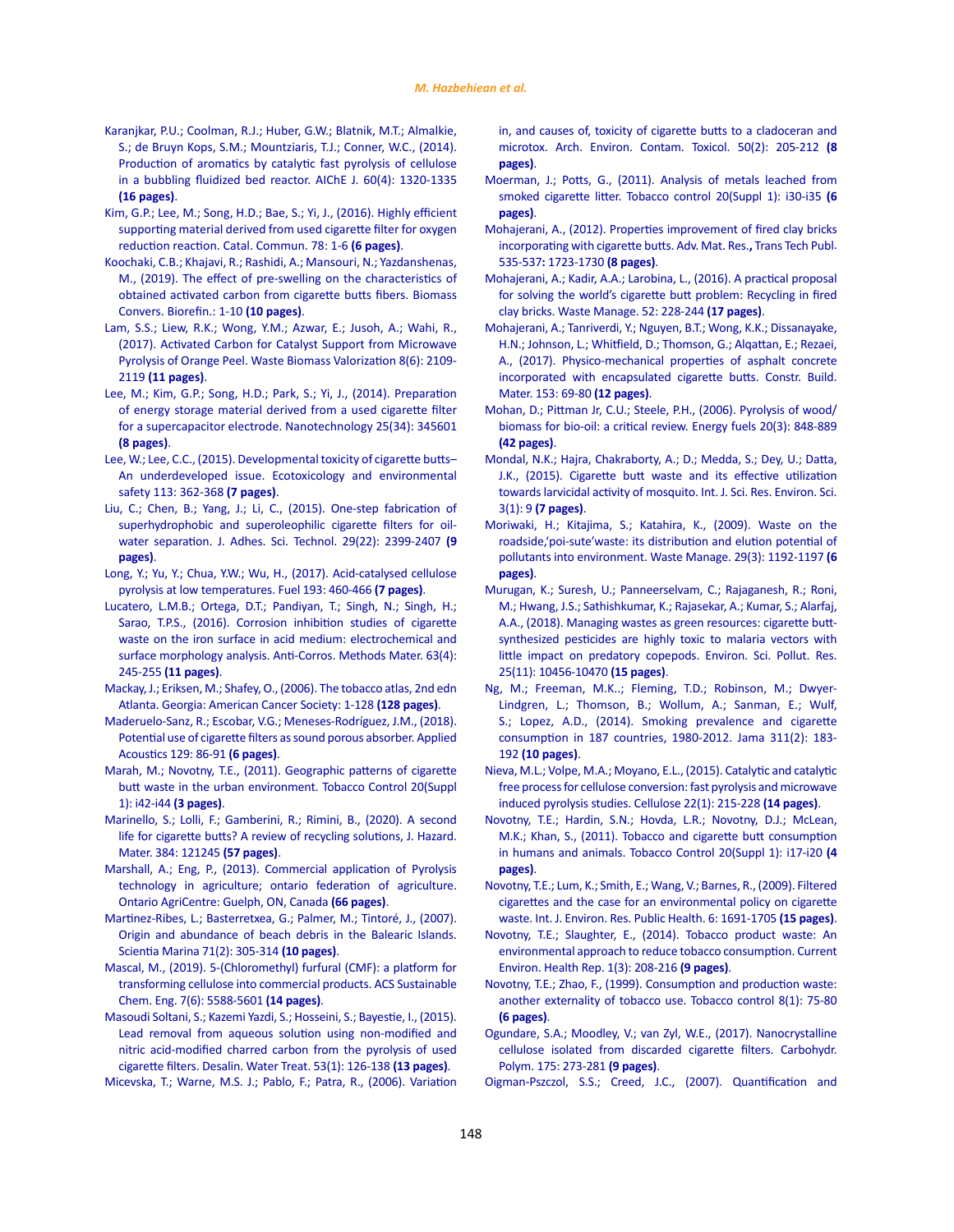[classification of marine litter on beaches along Armação dos](https://meridian.allenpress.com/jcr/article-abstract/23/2 (232)/421/215572)  [Búzios, Rio de Janeiro, Brazil. J. Coastal Res.](https://meridian.allenpress.com/jcr/article-abstract/23/2 (232)/421/215572) 23(2 (232)): 421-428 **[\(8 pages\)](https://meridian.allenpress.com/jcr/article-abstract/23/2 (232)/421/215572)**.

- [Ou, J.; Wan, B.; Wang, F.; Xue, M.; Wu, H.; Li, W., \(2016\).](https://pubs.rsc.org/--/content/articlelanding/2016/ra/c6ra01303a/unauth#!divAbstract)  [Superhydrophobic fibers from cigarette filters for oil spill cleanup.](https://pubs.rsc.org/--/content/articlelanding/2016/ra/c6ra01303a/unauth#!divAbstract)  [RSC Adv. 6\(50\): 44469-44474](https://pubs.rsc.org/--/content/articlelanding/2016/ra/c6ra01303a/unauth#!divAbstract) **(6 pages)**.
- Parker, T.T.; Rayburn, J., (2017). A comparison of electronic and [traditional cigarette butt leachate on the development of Xenopus](https://www.sciencedirect.com/science/article/pii/S2214750017300033)  [laevis embryos. Toxicol. Rep. 4: 77-82](https://www.sciencedirect.com/science/article/pii/S2214750017300033) **(6 pages)**.
- [Patel, V.; Thomson, G.W.; Wilson, N., \(2013\). Cigarette butt littering in](https://tobaccocontrol.bmj.com/content/22/1/59.short)  [city streets: a new methodology for studying and results. Tobacco](https://tobaccocontrol.bmj.com/content/22/1/59.short)  [Control 22\(1\): 59-62](https://tobaccocontrol.bmj.com/content/22/1/59.short) **(4 pages)**.
- [Pon, J.P.S.; Becherucci, M.E., \(2012\). Spatial and temporal variations](https://www.sciencedirect.com/science/article/abs/pii/S0956053X11004715)  [of urban litter in Mar del Plata, the major coastal city of Argentina.](https://www.sciencedirect.com/science/article/abs/pii/S0956053X11004715)  [Waste Manage. 32\(2\): 343-348](https://www.sciencedirect.com/science/article/abs/pii/S0956053X11004715) **(6 pages)**.
- [Pourkarimi, S.; Hallajisani, A.; Alizadehdakhel, A.; Nouralishahi,](https://www.sciencedirect.com/science/article/abs/pii/S0165237018312014)  [N., \(2019\). Biofuel Production through Micro- and Macroalgae](https://www.sciencedirect.com/science/article/abs/pii/S0165237018312014)  [Pyrolysis – A Review of Pyrolysis Methods and Process Parameters.](https://www.sciencedirect.com/science/article/abs/pii/S0165237018312014)  [J. Anal. Appl. Pyrolysis.](https://www.sciencedirect.com/science/article/abs/pii/S0165237018312014) 142: 104599 **(19 pagess)**.
- [Rebischung, F.; Chabot, L.; Biaudet, H.; Pandard, P., \(2018\).](https://www.sciencedirect.com/science/article/abs/pii/S0956053X18305798)  [Cigarette butts: a small but hazardous waste, according to](https://www.sciencedirect.com/science/article/abs/pii/S0956053X18305798)  [European regulation. Waste manage. 82: 9-14](https://www.sciencedirect.com/science/article/abs/pii/S0956053X18305798) **(6 pages)**.
- [Roy, P.; Dias, G.; \(2017\). Prospects for pyrolysis technologies in the](https://www.sciencedirect.com/science/article/abs/pii/S1364032117304719)  [bioenergy sector: A review. Renewable Sustainable Energy Rev.](https://www.sciencedirect.com/science/article/abs/pii/S1364032117304719) 77: 59-69 **[\(11 pages\)](https://www.sciencedirect.com/science/article/abs/pii/S1364032117304719)**.
- [Sabzali, A.; Nikaeen, M.; Bina, B.; \(2011\). Evaluation of cigarette](https://publications.waset.org/7934/pdf)  [filters rods as a biofilm carrier in integrated fixed film activated](https://publications.waset.org/7934/pdf)  [sludge process. World Academy of Science, Engineering and](https://publications.waset.org/7934/pdf)  [Technology, Int. J. Ind. Manuf. Eng. 5\(3\): 583-588](https://publications.waset.org/7934/pdf) **(6 pages)**.
- [Sabzali, A.; Nikaeen, M.; Bina, B., \(2012\). Performance evaluation of](https://iahr.tandfonline.com/doi/abs/10.1080/09593330.2011.646317)  [cigarette filter rods as a biofilm carrier in an anaerobic moving bed](https://iahr.tandfonline.com/doi/abs/10.1080/09593330.2011.646317)  [biofilm reactor. Environ. Technol.](https://iahr.tandfonline.com/doi/abs/10.1080/09593330.2011.646317) 33(15): 1803-1810 **(8 pages)**.
- [Sarani, N.A., \(2013\). Thermal conductivity of fired clay bricks](https://www.scientific.net/AMR.690-693.919)  [incorporated with cigarette butts. Adv. Mater. Res., Trans Tech](https://www.scientific.net/AMR.690-693.919)  [Publ 690-693](https://www.scientific.net/AMR.690-693.919)**:** 919-924 **(6 pages)**.
- [Sayers, E.W.; Barrett, T.; Benson, D.A.; Bolton, E.; Bryant, S.H.;](https://academic.oup.com/nar/article/39/suppl_1/D38/2507520)  [Canese, K.; Chetvernin, V.; Church, D.M.; DiCuccio, M.;](https://academic.oup.com/nar/article/39/suppl_1/D38/2507520)  [Federhen, S., \(2010\). Database resources of the national center](https://academic.oup.com/nar/article/39/suppl_1/D38/2507520)  [for biotechnology information. Nucleic Acids Res. 39\(suppl\\_1\):](https://academic.oup.com/nar/article/39/suppl_1/D38/2507520)  D38-D51 **[\(14 pages\)](https://academic.oup.com/nar/article/39/suppl_1/D38/2507520)**.
- [Sharuddin, S.; Abnisa, F.; Daud, W.; Aroua, M., \(2018\). Pyrolysis](https://iopscience.iop.org/article/10.1088/1757-899X/334/1/012001/meta)  [of plastic waste for liquid fuel production as prospective energy](https://iopscience.iop.org/article/10.1088/1757-899X/334/1/012001/meta)  resource, in: [2018 IOP Conf. Ser.: Mater. Sci. Eng.334](https://iopscience.iop.org/article/10.1088/1757-899X/334/1/012001/meta) **(9 [pages\)](https://iopscience.iop.org/article/10.1088/1757-899X/334/1/012001/meta)**.
- [Simeonova, A.; Chuturkova, R., \(2019\). Marine litter accumulation](https://www.sciencedirect.com/science/article/abs/pii/S0956053X18306640)  [along the Bulgarian Black Sea coast: categories and](https://www.sciencedirect.com/science/article/abs/pii/S0956053X18306640)  [predominance. Waste Manage. 84: 182-193](https://www.sciencedirect.com/science/article/abs/pii/S0956053X18306640) **(14 pages)**.
- [Simeonova, A.; Chuturkova, R.; Yaneva, V., \(2017\). Seasonal](https://www.sciencedirect.com/science/article/abs/pii/S0025326X17302539)  [dynamics of marine litter along the Bulgarian Black Sea coast.](https://www.sciencedirect.com/science/article/abs/pii/S0025326X17302539)  [Mar. Pollut. Bull. 119\(1\): 110-118](https://www.sciencedirect.com/science/article/abs/pii/S0025326X17302539) **(9 pages)**.
- [Slaughter, E.; Gersberg, R.M.; Watanabe, K.; Rudolph, J.; Stransky,](https://tobaccocontrol.bmj.com/content/20/Suppl_1/i25?utm_source=TrendMD&utm_medium=cpc&utm_campaign=TC_TrendMD-0)  [C.; Novotny, T.E., \(2011\). Toxicity of cigarette butts, and their](https://tobaccocontrol.bmj.com/content/20/Suppl_1/i25?utm_source=TrendMD&utm_medium=cpc&utm_campaign=TC_TrendMD-0)  [chemical components, to marine and freshwater fish. Tobacco](https://tobaccocontrol.bmj.com/content/20/Suppl_1/i25?utm_source=TrendMD&utm_medium=cpc&utm_campaign=TC_TrendMD-0)  [control 20\(Suppl 1\): i25-i29](https://tobaccocontrol.bmj.com/content/20/Suppl_1/i25?utm_source=TrendMD&utm_medium=cpc&utm_campaign=TC_TrendMD-0) **(5 pages)**.
- [Smith, E.A.; McDaniel, P.A., \(2011\). Covering their butts: responses](https://tobaccocontrol.bmj.com/content/20/2/100.short)  [to the cigarette litter problem. Tobacco control 20\(2\): 100-106](https://tobaccocontrol.bmj.com/content/20/2/100.short)  **[\(7 pages\)](https://tobaccocontrol.bmj.com/content/20/2/100.short)**.
- [Soltani, S.M.; Yazdi, S.K., \(2012\). Effect of dry physical mixing of](https://ieeexplore.ieee.org/abstract/document/6321914/)

[cigarette filters as carbon source with KOH on final physical](https://ieeexplore.ieee.org/abstract/document/6321914/) [characteristics of the synthesized porous carbon. 2012 12th IEEE](https://ieeexplore.ieee.org/abstract/document/6321914/) [Int. Conf. Nanotechnol. \(IEEE-NANO\), IEEE](https://ieeexplore.ieee.org/abstract/document/6321914/) **(3 pages)**.

- Soltani, S.M.; Yazdi, S.K.; Hosseini, S., (2014). Effects of pyrolysis conditions on the porous structure construction of mesoporous charred carbon from used cigarette filters. Appl. Nanosci. 4(5): 551-569 **(19 pages)**.
- [Taffs, K.H.; Cullen, M.C., \(2005\). The distribution and abundance](https://www.tandfonline.com/doi/abs/10.1080/14486563.2005.10648655) [of beach debris on isolated beaches of northern New South](https://www.tandfonline.com/doi/abs/10.1080/14486563.2005.10648655) [Wales, Australia. Australas. J. Environ. Manage.](https://www.tandfonline.com/doi/abs/10.1080/14486563.2005.10648655) 12(4): 244-250 **[\(7 pages\)](https://www.tandfonline.com/doi/abs/10.1080/14486563.2005.10648655)**.
- [Teixeira, M.B.d.H.; Duarte, M.A.B.; Garcez, L.R.; Rubim, J.C.; Gatti,](https://www.sciencedirect.com/science/article/abs/pii/S0956053X16305682) [T.H.; Suarez, P.A.Z., \(2017\). Process development for cigarette](https://www.sciencedirect.com/science/article/abs/pii/S0956053X16305682) [butts recycling into cellulose pulp. Waste Manage. 60: 140-150](https://www.sciencedirect.com/science/article/abs/pii/S0956053X16305682) **[\(11 pages\)](https://www.sciencedirect.com/science/article/abs/pii/S0956053X16305682)**.
- [Torkashvand, J.; Farzadkia, M., \(2019\). A systematic review on](https://link.springer.com/article/10.1007/s11356-019-04250-x) [cigarette butt management as a hazardous waste and prevalent](https://link.springer.com/article/10.1007/s11356-019-04250-x) [litter: control and recycling. Environ. Sci. Pollut. Res. 26\(12\):](https://link.springer.com/article/10.1007/s11356-019-04250-x) [11618-11630](https://link.springer.com/article/10.1007/s11356-019-04250-x) **(13 pages)**.
- [Torkashvand, J.; Farzadkia, M.; Sobhi, H.R.; Esrafili, A., \(2020\).](https://www.sciencedirect.com/science/article/abs/pii/S0304389419311963) [Littered cigarette butt as a well-known hazardous waste: a](https://www.sciencedirect.com/science/article/abs/pii/S0304389419311963) [comprehensive systematic review. J. Hazard. Mater.](https://www.sciencedirect.com/science/article/abs/pii/S0304389419311963) 383: 121242 **[\(12 pages\)](https://www.sciencedirect.com/science/article/abs/pii/S0304389419311963)**.
- [Tripathi, M.; Sahu, J.N.; Ganesan, P., \(2016\). Effect of process](https://www.sciencedirect.com/science/article/abs/pii/S1364032115012010) [parameters on production of biochar from biomass waste](https://www.sciencedirect.com/science/article/abs/pii/S1364032115012010) [through pyrolysis: A review. Renewable Sustainable Energy Rev.](https://www.sciencedirect.com/science/article/abs/pii/S1364032115012010) [55: 467-481](https://www.sciencedirect.com/science/article/abs/pii/S1364032115012010) **(15 pages)**.
- [Vakalis, S.; Sotiropoulos, A.; Moustakas, K.; Malamis, D.; Vekkos,](https://www.sciencedirect.com/science/article/pii/S0301479716301803) [K.; Baratieri, M., \(2017\). Thermochemical valorization and](https://www.sciencedirect.com/science/article/pii/S0301479716301803) [characterization of household biowaste. J. Environ. Manage.](https://www.sciencedirect.com/science/article/pii/S0301479716301803) [203: 648-654](https://www.sciencedirect.com/science/article/pii/S0301479716301803) **(7 pages)**.
- [van Dijk, W.D.; Gopal, S.; Scheepers, P.T.J., \(2011\). Nanoparticles](https://link.springer.com/article/10.1007/s00216-011-4701-4) [in cigarette smoke; real-time undiluted measurements by a](https://link.springer.com/article/10.1007/s00216-011-4701-4) [scanning mobility particle sizer. Anal. Bioanal. Chem.](https://link.springer.com/article/10.1007/s00216-011-4701-4) 399(10): [3573-3578](https://link.springer.com/article/10.1007/s00216-011-4701-4) **(6 pages)**.
- [Veerabagu, U.; Chen, Z.; Xiang, J.; Chen, Z.; Liu, M.; Xia, H.; Lu,](https://www.sciencedirect.com/science/article/abs/pii/S2213343721002232) [F., \(2021\). Novel cigarette butts-derived porous carbon-based](https://www.sciencedirect.com/science/article/abs/pii/S2213343721002232) [catalyst for highly efficient Suzuki-Miyaura cross-coupling](https://www.sciencedirect.com/science/article/abs/pii/S2213343721002232) [reaction, J. Environ. Chem. Eng., 9: 105246](https://www.sciencedirect.com/science/article/abs/pii/S2213343721002232) **(10 pages)**.
- [Velzeboer, I.; Kwadijk, C.J.A.F.; Koelmans, A.A., \(2014\). Strong](https://pubs.acs.org/doi/abs/10.1021/es405721v) [sorption of PCBs to nanoplastics, microplastics, carbon](https://pubs.acs.org/doi/abs/10.1021/es405721v) [nanotubes, and fullerenes. Environ. Sci. Technol.](https://pubs.acs.org/doi/abs/10.1021/es405721v) 48(9): 4869- 4876 **[\(8 pages\)](https://pubs.acs.org/doi/abs/10.1021/es405721v)**.
- [Wang, W., ; Li, X.; Ye, D.; Cai, L.; Shi, S.Q., \(2018\). Catalytic pyrolysis](https://www.sciencedirect.com/science/article/abs/pii/S0960148118300181) [of larch sawdust for phenol-rich bio-oil using different catalysts.](https://www.sciencedirect.com/science/article/abs/pii/S0960148118300181) [Renewable Energy 121: 146-152](https://www.sciencedirect.com/science/article/abs/pii/S0960148118300181) **(7 pages)**.
- [Wang, W.; Shi, Y.; Cui, Y.; Li, X., \(2018\). Catalytic fast pyrolysis of](https://www.sciencedirect.com/science/article/abs/pii/S0165237017309725) [cellulose for increasing contents of furans and aromatics in](https://www.sciencedirect.com/science/article/abs/pii/S0165237017309725) [biofuel production. J. Anal. Appl Pyrolysis.](https://www.sciencedirect.com/science/article/abs/pii/S0165237017309725) 131: 93-100 **(8 pages)**.
- [Wang, W.; Wang, M.; Huang, J.; Li, X.; Cai, L.; Shi, S.Q.; Cui, Y.; Chen,](https://www.sciencedirect.com/science/article/abs/pii/S0959652620306430) [L.; Ni, Y., \(2020\). High efficiency pyrolysis of used cigarette filters](https://www.sciencedirect.com/science/article/abs/pii/S0959652620306430) [for ester-rich bio-oil through microwave-assisted heating. J.](https://www.sciencedirect.com/science/article/abs/pii/S0959652620306430) [Cleaner Prod. 257: 120596](https://www.sciencedirect.com/science/article/abs/pii/S0959652620306430) **(8 pages)**.
- Wang, W.; Wang, M.; Huang, J.; Tang, N.; Dang, Z.; Shi, Y.; Zhaohe, M., (2019). Microwave-assisted catalytic pyrolysis of cellulose for phenol-rich bio-oil production. J. Energy Inst. 92(6): 1997- 2003 **(7 pages)**.
- [Wenliang, W.; Yujie, S.; Shaohua, W.; Zepan, D.; Xinping, L., \(2018\).](http://www.cjcu.jlu.edu.cn/EN/10.7503/cjcu20170717)